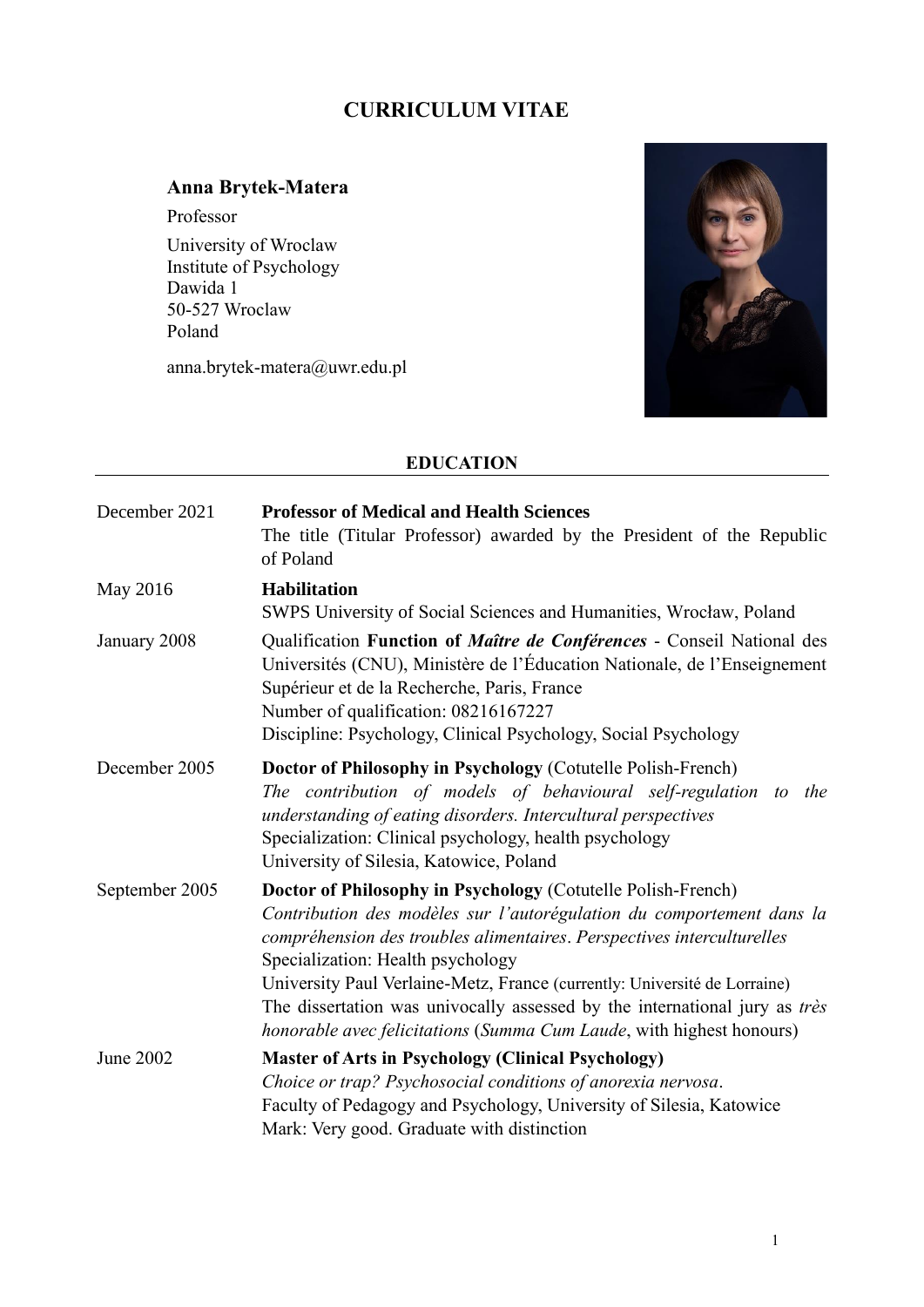| June 2001 | <b>Master of Arts in Culturology (Filmology)</b><br>Adaptation of the literary work in the audiovisual culture. The case of<br>« Nôtre Dame de Paris » by Victor Hugo<br>Philological Faculty, University of Silesia, Katowice |
|-----------|--------------------------------------------------------------------------------------------------------------------------------------------------------------------------------------------------------------------------------|
|           | Mark: Good                                                                                                                                                                                                                     |
| June 1997 | Maturity certificate / baccalaureate<br>Mikolaj Kopernik General Education Secondary School, Katowice                                                                                                                          |

# **PROFESSIONAL POSITIONS**

### **ACADEMIC WORK EXPERIENCE**

| January 2022 -   | Professor, Ph.D.<br><b>Head of Nutritional Psychology Unit</b><br><b>Head of Eating Behavior Laboratory (EAT Lab)</b><br>Institute of Psychology, University of Wroclaw                                                                                                                   |
|------------------|-------------------------------------------------------------------------------------------------------------------------------------------------------------------------------------------------------------------------------------------------------------------------------------------|
| October $2021 -$ | Head of Postgraduate studies in the field of Psychodietetics<br>Institute of Psychology, University of Wroclaw                                                                                                                                                                            |
| 2019-2021        | <b>Associate Professor, Ph.D.</b><br><b>Head of Nutritional Psychology Unit</b><br><b>Head of Eating Behavior Laboratory (EAT Lab)</b><br>Institute of Psychology, University of Wroclaw                                                                                                  |
| 2019-2020        | Head of Postgraduate studies in the field of Psychodietetics<br>Katowice Faculty of Psychology, SWPS University of Social Sciences and<br>Humanities                                                                                                                                      |
| 2017-2019        | <b>Head of Department of Clinical and Health Psychology</b><br>Head of Eating behavior and physical ActiviTy Laboratory (EAT Lab)<br>Head of Postgraduate studies in the field of Psychodietetics<br>Katowice Faculty of Psychology, SWPS University of Social Sciences and<br>Humanities |
| 2016-2019        | <b>Associate Professor, Ph.D.</b><br>Katowice Faculty of Psychology, SWPS University of Social Sciences and<br>Humanities                                                                                                                                                                 |
| 2011-2016        | <b>Assistant Professor, Ph.D.</b><br>Katowice Faculty of Psychology, SWPS University of Social Sciences and<br>Humanities                                                                                                                                                                 |
| 2006-2011        | <b>Assistant Professor, Ph.D.</b><br>Institute of Psychology, University of Silesia, Katowice                                                                                                                                                                                             |
| 2004-2005        | <b>Agent Temporaire Vacataire (ATV)</b><br>Department of Psychology, Health Psychology Laboratory, University Paul<br>Verlaine-Metz, France                                                                                                                                               |
| 2003-2005        | <b>Assistant lecturer, MA</b><br>Institute of Psychology, University of Silesia, Katowice                                                                                                                                                                                                 |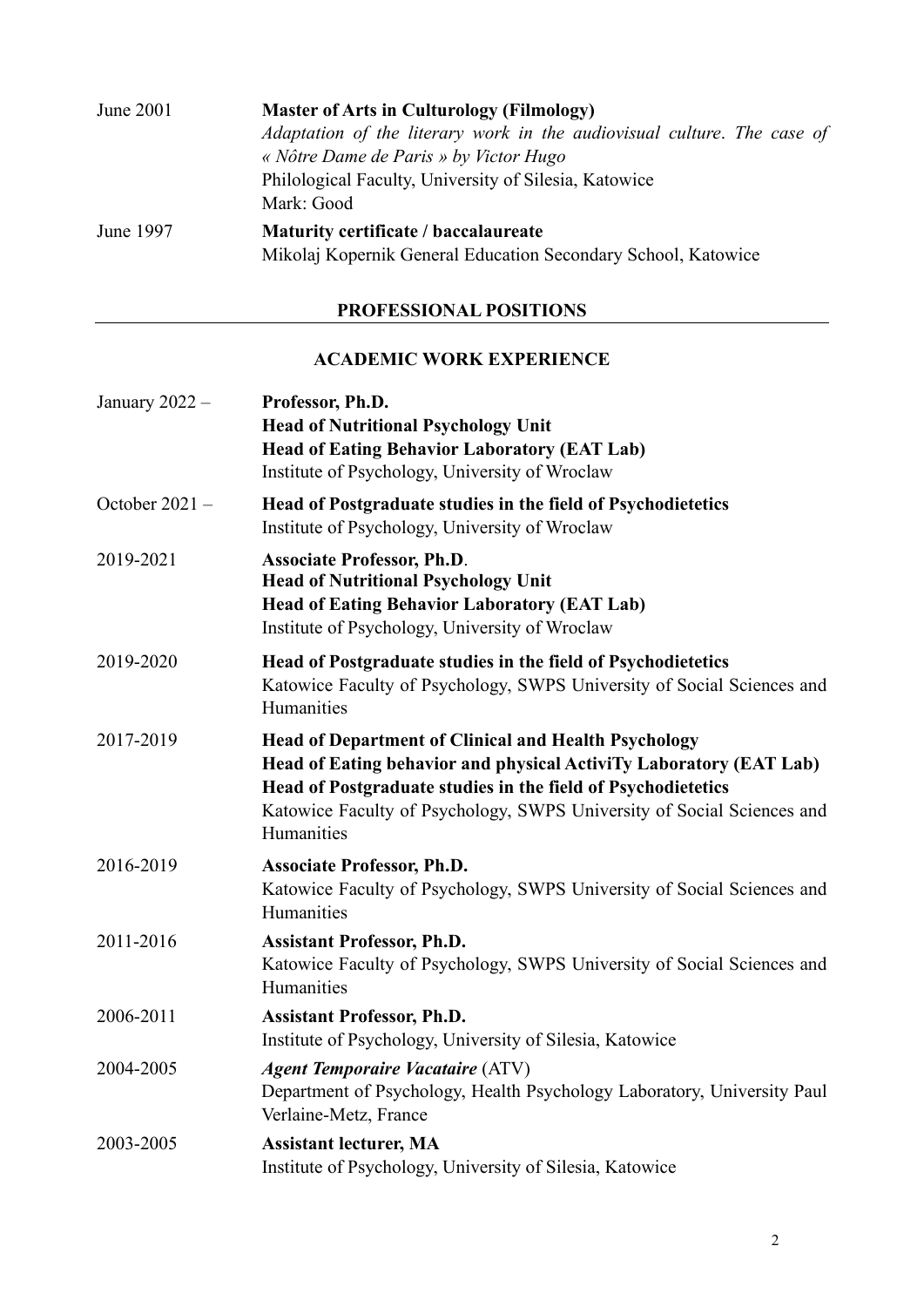## **CLINICAL WORK EXPERIENCE**

| $2016-$   | <b>Therapist</b>                                                                                            |
|-----------|-------------------------------------------------------------------------------------------------------------|
|           | Cognitive Behavioural Therapy for eating disorders and obesity                                              |
|           | Private Eating Disorders Treatment Centre, Katowice                                                         |
| 2013-2016 | <b>Therapist</b>                                                                                            |
|           | Cognitive Behavioural Therapy for eating disorders and obesity<br>TRAF-MED Private One-day Clinic, Katowice |

# **AWARDS, SCHOLARSHIPS**

| February 2022 | Award of the Minister of Education and Science for significant<br>achievements in the field of didactic                                                                                                 |
|---------------|---------------------------------------------------------------------------------------------------------------------------------------------------------------------------------------------------------|
| December 2021 | Laureate of the Bekker Programme awarded by the Polish National<br>Agency for Academic Exchange (out of 507 candidates 176 were granted<br>a scholarship)                                               |
| November 2021 | Rector's Award at the University of Wroclaw for scientific activities                                                                                                                                   |
| May 2021      | Scholarship awarded by the Fondation Maison des Sciences de<br>l'Homme within the DEA Programme (Directeurs d'Études Associés /<br><b>Associate Research Directors)</b>                                 |
| October 2020  | Rector's Award at the University of Wroclaw for didactic and<br>organizational activities                                                                                                               |
| October 2018  | Dean's Award at the University of Social Sciences and Humanities for<br>scientific activities                                                                                                           |
| October 2017  | Dean's Award at the University of Social Sciences and Humanities for<br>particular contribution to Katowice Faculty of Psychology development                                                           |
| January 2017  | <b>Bursary</b> – The 13 <sup>th</sup> London International Eating Disorders Conference.<br>British Journal of Hospital Medicine and MA Healthcare Limited                                               |
| October 2016  | Rector's Award at the SWPS University of Social Sciences and<br>Humanities for scientific activities                                                                                                    |
| March 2016    | The Erasmus+ grant for Staff Mobility for Teaching Assignments<br>University of Nantes, France                                                                                                          |
| January 2015  | <b>Bursary</b> – The $12^{th}$ London International Eating Disorders Conference.<br>MA Healthcare Limited, British Journal of Hospital Medicine and Ellern<br>Mede service for eating disorders, London |
| October 2014  | Rector's Award at the University of Social Sciences and Humanities for<br>scientific activities                                                                                                         |
| October 2013  | Rector's Award at the University of Social Sciences and Humanities for<br>scientific activities                                                                                                         |
| October 2013  | Dean's Award at the University of Social Sciences and Humanities<br>(Campus in Katowice) for teaching methods                                                                                           |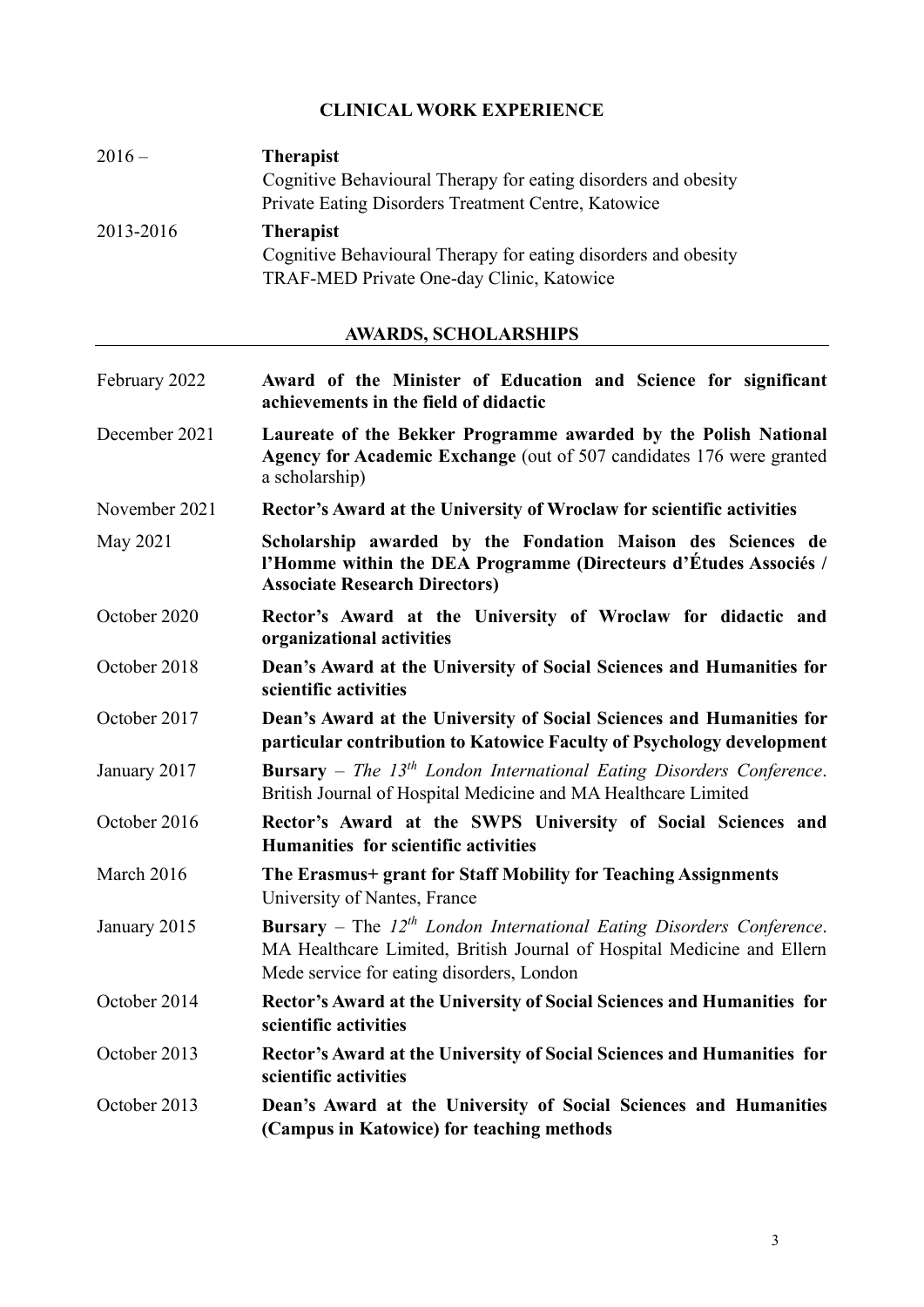| March 2013       | Winner of the competition that appointed the outstanding young Polish<br>scientists whose profiles were presented in the bilingual publication<br>of Young Scientists                                                                                                                                                                                                       |
|------------------|-----------------------------------------------------------------------------------------------------------------------------------------------------------------------------------------------------------------------------------------------------------------------------------------------------------------------------------------------------------------------------|
|                  | The organizer and the executor of the project, co-financed by the European<br>Union within the European Social Fund, was the Boleslaw Markowski<br>Higher School of Commerce in Kielce                                                                                                                                                                                      |
| December 2012    | <b>Bursary</b> – The $11th$ London International Eating Disorders Conference.<br>MA Healthcare Limited, British Journal of Hospital Medicine and Ellern<br>Mede service for eating disorders, London                                                                                                                                                                        |
| October 2012     | Laureate of the "Mentoring" Programme awarded by the Foundation<br>for Polish Science                                                                                                                                                                                                                                                                                       |
| October 2012     | Winner of the competition that appointed twelve outstanding young<br>Polish scientists whose profiles were presented in the Calendar<br>of Young Scientists (for year 2013)<br>The organizer and the executor of the project, co-financed by the European                                                                                                                   |
|                  | Union within the European Social Fund, was the University of Rzeszow                                                                                                                                                                                                                                                                                                        |
| April 2011       | Stipend "START" for young researchers awarded by the Foundation for<br><b>Polish Science</b> (out of 1 026 candidates 128 were granted a scholarship)                                                                                                                                                                                                                       |
| October 2011     | Winner of the competition that appointed twelve outstanding young<br>Polish scientists whose profiles were presented in the Calendar<br>of Young Scientists (for year 2012)<br>The organizer and the executor of the project, co-financed by the European                                                                                                                   |
| January 2011     | Union within the European Social Fund, was the University of Rzeszow<br><b>Bursary</b> – The $10^{th}$ London International Eating Disorders Conference.<br>MA Healthcare Limited, British Journal of Hospital Medicine and Ellern<br>Mede Centre for Eating Disorders, London                                                                                              |
| October 2010     | Rector's Distinction the University of Silesia for outstanding academic<br>achievements                                                                                                                                                                                                                                                                                     |
| June 2009        | Grant for young researchers - The Fourth Statistical Days at the<br>University of Luxembourg - International Scientific Conference.<br>Luxembourg School of Finance of the Faculty for Law, Economics and<br>Finance in collaboration with Clinical Psychology and Health Psychology,<br>and Art Therapy of the Fondation Françoise-Elisabeth, Luxembourg                   |
| October 2008     | Rector's Award at the University of Silesia for scientific and research<br>activities                                                                                                                                                                                                                                                                                       |
| <b>July 2007</b> | <b>Grant for young researchers</b> $-$ <i>The third Statistical Days at the University</i><br>of Luxembourg - International Scientific Conference.<br>Applied Mathematics Unit of the Faculty for Law, Economics and Finance<br>in collaboration with Laboratory of Clinical Psychology and Health<br>Psychology, Public Research Centre for Health (CPR-Santé), Luxembourg |
| <b>July 2007</b> | Scholarship for young scientists - The $10^{th}$ European Congress<br>of Psychology.<br>(CAPF), European<br>Program<br>Congress Assistance<br>Federation<br>of<br>Psychologists' Associations and Federation of Swiss Psychologists                                                                                                                                         |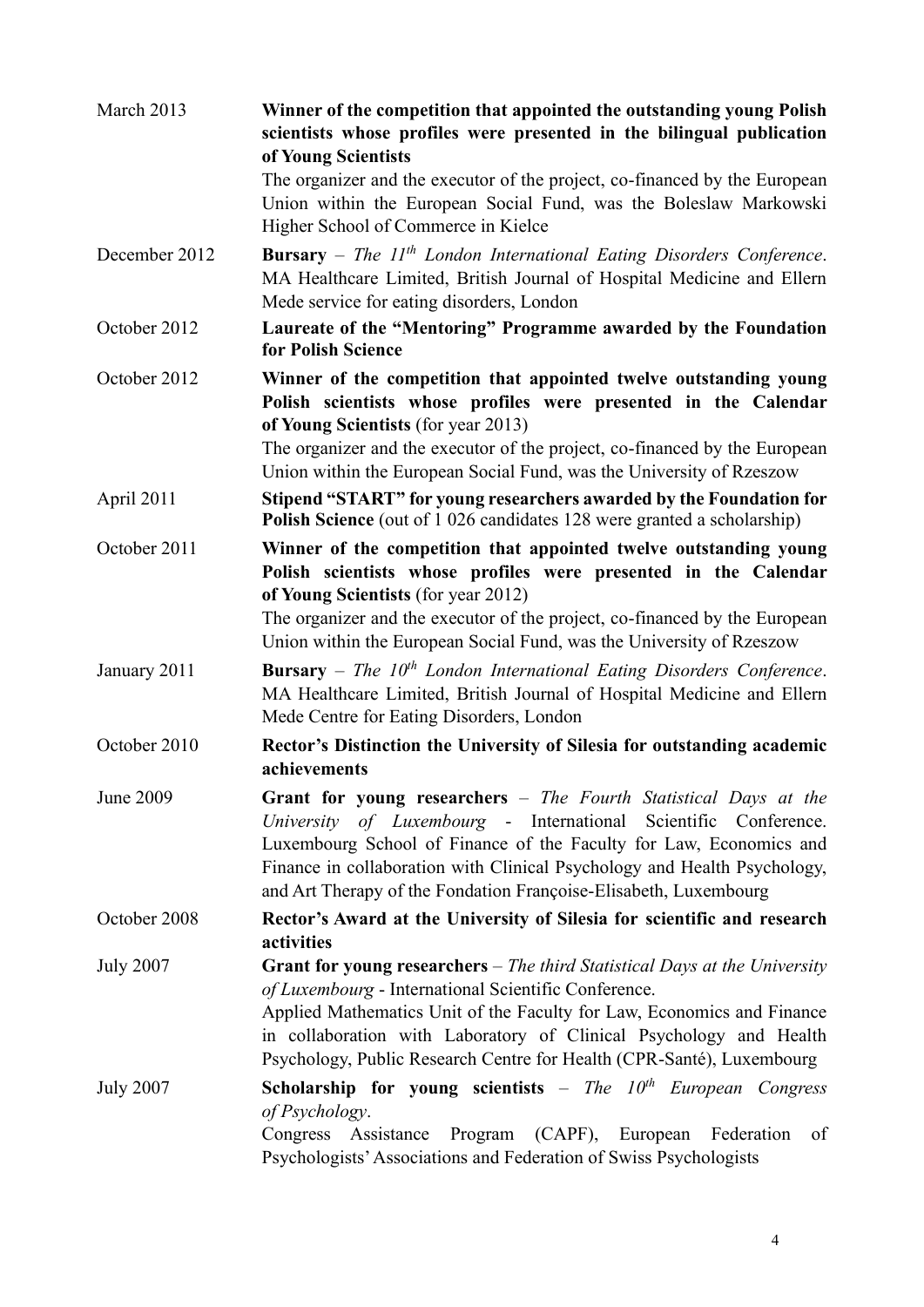# October 2006 **Rector's Award at the University of Silesia for a distinguished doctoral dissertation** 2002-2005 **French Government PhD scholarship** (Cotutelle)

## **FUNDED RESEARCH PROJECTS**

## **PRINCIPAL INVESTIGATOR**

| 2019-2022 | Impact of negative affect on eating behavior: verification of two potential<br>pathways in laboratory and ecological settings<br>National Science Center (NCN), Poland<br>HARMONIA 10 (grant no. 2018/30/M/HS6/00022)                                                                      |
|-----------|--------------------------------------------------------------------------------------------------------------------------------------------------------------------------------------------------------------------------------------------------------------------------------------------|
| 2018-2019 | Objective measurement of physical activity and sleep in natural settings<br>Fund for the Development of Scientific Research, SWPS University of Social<br>Sciences and Humanities, Warsaw                                                                                                  |
| 2018-2019 | The Multicenter Orthorexia Nervosa Assessment Project (MONAP):<br>a prospective study of dietary patterns and lifestyle<br>Funds from Ministry of Science and Higher Education, Poland (grant no.<br>1566 BST/WZK/2018/A/01)                                                               |
| 2017-2018 | Assessment of rumination and eating behaviors in daily life among<br>individuals with differential food preferences: a pilot study<br>National Science Center (NCN) in Poland<br>MINIATURA 1 (grant no. 2017/01/X/HS6/00007)                                                               |
| 2017-2018 | Use of accelerometers and body composition analyzer to monitor daily<br>physical activity and body parameters (grant no. 5/2017/FRBN)<br>Fund for the Development of Scientific Research, SWPS University of Social<br>Sciences and Humanities, Warsaw                                     |
| 2017-2018 | Physical activity, eating behaviours and cognitive emotion regulation among<br>people with healthy weight range: experimental research in the natural<br>environment<br>SWPS University of Social Sciences and Humanities, Katowice Faculty of<br>Psychology, Department Competition       |
| 2016-2017 | Ruminations, inhibition and emotion regulation among patients with obesity<br>(grant no. BW/WZK/2016/2)<br>SWPS University of Social Sciences and Humanities, Katowice Faculty of<br>Psychology, Department Competition                                                                    |
| 2015-2016 | Assessment of eating behaviour: the structure validity of the Three-Factor<br>Eating Questionnaire-R18 in obese and normal-weight individuals<br>(grant no. $1/2015/WZK$ )<br>SWPS University of Social Sciences and Humanities, Katowice Faculty of<br>Psychology, Department Competition |
| 2008-2009 | Determinants of body dissatisfaction and their interdependences among<br>women with eating disorders and obesity.<br>Institute of Psychology, University of Silesia, Department Competition                                                                                                |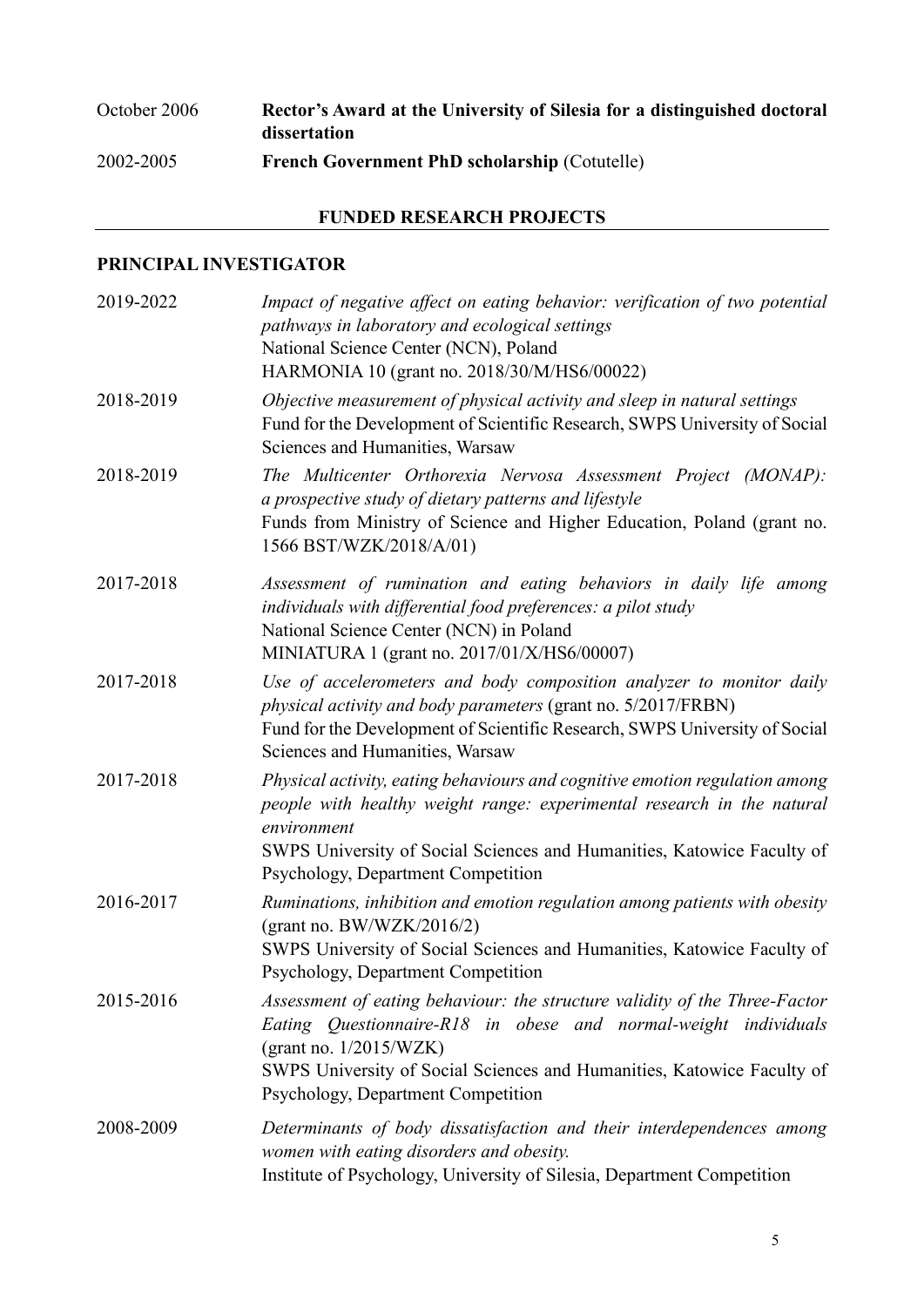| 2007-2008 | The role of body image in women's life. Personal and social factors<br>influencing body image.<br>Institute of Psychology, University of Silesia, Department Competition                                                                                                         |
|-----------|----------------------------------------------------------------------------------------------------------------------------------------------------------------------------------------------------------------------------------------------------------------------------------|
| 2007-2008 | Application of art therapies to some crucial problems of Luxembourg<br>society.<br>National Research Fund (FNR) 02/05/14, Luxembourg<br>Public Research Centre for Health, Department of Neuroscience<br>Consortium member<br>Leader (principal investigator) of the Polish team |
| 2006-2007 | Body in 21st century. Body image among patients with eating disorders and<br>university students: a comparative study.<br>Institute of Psychology, University of Silesia, Department Competition                                                                                 |
| 2004-2005 | Self-esteem, self-control and coping strategies in female students in Poland<br>and France.<br>Institute of Psychology, University of Silesia, Department Competition                                                                                                            |

### **SCIENTIFIC SUPERVISOR**

2018-2021 *Empirical verification of the Homeostatic Theory of Obesity in children and adolescents: a longitudinal study* National Science Center (NCN), Poland PRELUDIUM 13 (grant no. 2017/01/X/HS6/00007)

## **INTERNATIONAL RESEARCH PROJECTS**

| $2019-$   | MEALS - Maladaptive Eating cross-culturAL Study<br>Department of General Psychology, University of Padova (Italy)<br>Leader (principal investigator) of the Polish team                                                                                                                                                                                                                                                                                                                                                                                                                                                                                                                                                         |
|-----------|---------------------------------------------------------------------------------------------------------------------------------------------------------------------------------------------------------------------------------------------------------------------------------------------------------------------------------------------------------------------------------------------------------------------------------------------------------------------------------------------------------------------------------------------------------------------------------------------------------------------------------------------------------------------------------------------------------------------------------|
|           | HOLISTIC - Habits, Orthorexia nervosa and LIfestyle in university Students<br>Department of Public Health, University of Split Medical School (Croatia),<br>Dietetics and Clinical Nutrition Laboratory, Department of Public Health,<br>Experimental and Forensic Medicine, University of Pavia (Italy),<br>Department of Economics, University of Foggia (Italy), Nutrition and<br>Dietetics Department, Beirut Arab University (Lebanon), Faculty of<br>Veterinary Medicine, University of Agricultural Sciences and Veterinary<br>Medicine (Romania), Department of Physiology, Anatomy and Cell Biology,<br>Pablo de Olavide University (Spain)<br>Consortium member<br>Leader (principal investigator) of the Polish team |
| 2014-2019 | Personality features and their relationship with orthorexia nervosa and<br>eating disordered attitudes in patients with anorexia nervosa and healthy<br>individuals: a transcultural comparison<br>University of Piemonte Orientale "Amedeo Avogadro", Novara, Italy<br>Institute of Psychiatry<br>Consortium member<br>Leader (principal investigator) of the Polish team                                                                                                                                                                                                                                                                                                                                                      |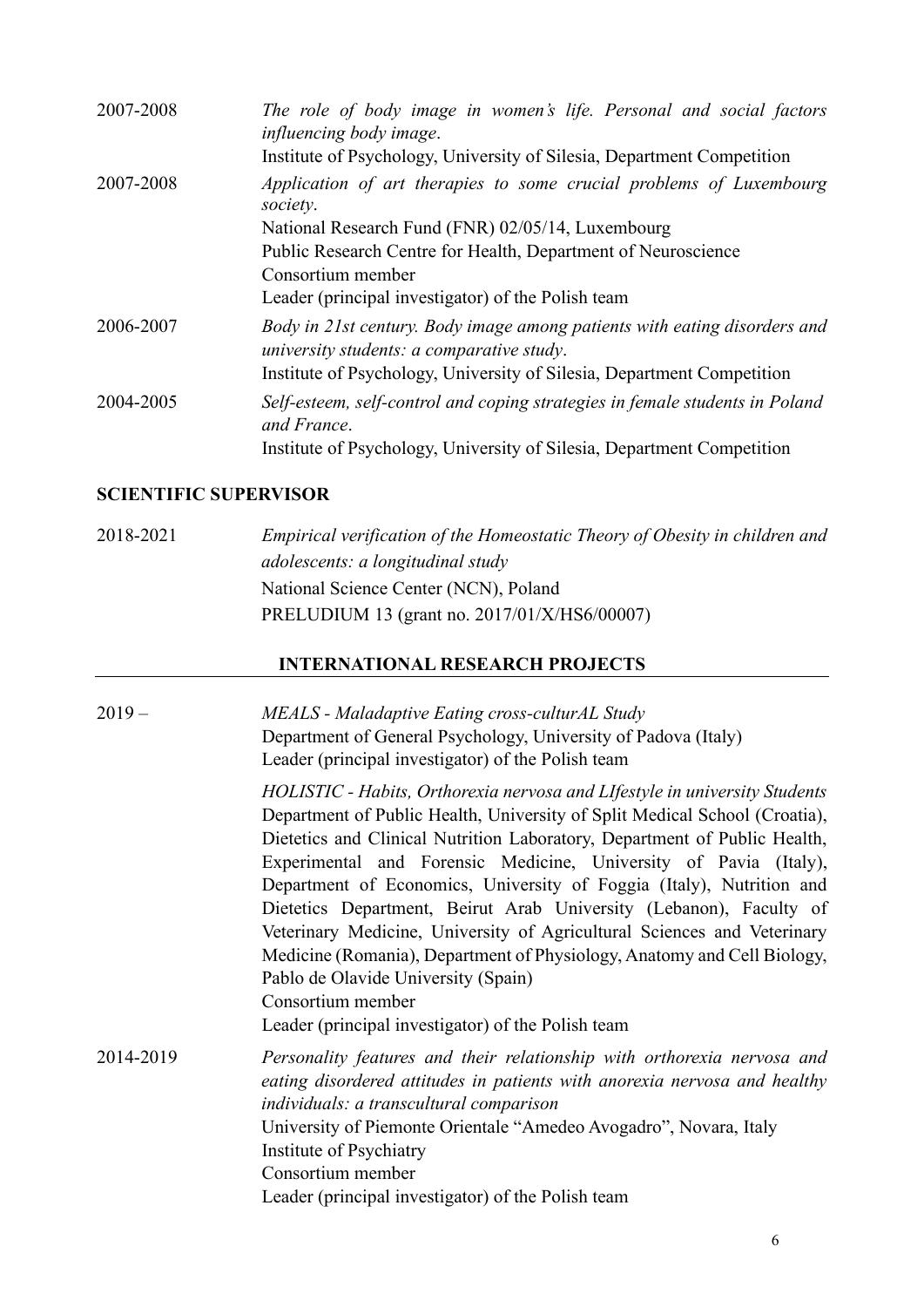| 2013-2018 | Orthorexia nervosa : psychological features<br>"La Sapienza" University of Roma, Italy<br>Department of Experimental Medicine<br>Medical Pathophysiology, Food Science and Endocrinology Section<br>Food Science and Human Nutrition Research Unit<br>Consortium member |
|-----------|-------------------------------------------------------------------------------------------------------------------------------------------------------------------------------------------------------------------------------------------------------------------------|
| 2012-2014 | Leader (principal investigator) of the Polish team<br>Body image in Quebec and Europe: the impact of culture<br>University of Quebec in Trois-Rivières (Canada) and KU Leuven (Belgium)<br>Consortium member<br>Leader (principal investigator) of the Polish team      |
| 2010-2011 | Eating disorders and body image research<br>Maison des Adolescents de la Moselle, Metz, France<br>Principal investigator                                                                                                                                                |
| 2009-2012 | Body image in health and sickness.<br>Laboratory of Clinical Psychology, Health Psychology and Art Therapies,<br>Fondation François-Elisabeth, Luxembourg<br>Consortium member<br>Leader (principal investigator) of the Polish team                                    |

# **INTERNATIONAL COLLABORATION ACTIVITIES**

| $2019-$        | <b>Expert Committee Member (the Project Peer Reviewer) of the Science</b><br><b>Fund of the Republic of Serbia</b>                                                                                                                                                                                                                                                      |
|----------------|-------------------------------------------------------------------------------------------------------------------------------------------------------------------------------------------------------------------------------------------------------------------------------------------------------------------------------------------------------------------------|
| 2019           | Member of the Asian Conference on Psychology & the Behavioral<br><b>Sciences (ACP2020) Review Committee</b>                                                                                                                                                                                                                                                             |
| 2018           | <b>Reviewer of the PhD thesis</b><br>Perfectionism, rumination and eating behaviour regulation: are men and<br>women equal in front of psychological processes involved on body<br>dissatisfaction?<br>University of Lille, France<br>PhD thesis supervisor: prof. Céline Douilliez                                                                                     |
| $2017-$        | Member of the international research team The Orthorexia Nervosa<br><b>Task Force (ON-TF)</b>                                                                                                                                                                                                                                                                           |
|                | Member of the International Investigation of Parental Burnout (IIPB)<br>consortium                                                                                                                                                                                                                                                                                      |
| September 2013 | <b>Postdoctoral training</b><br>University Hospital of Lausanne, Switzerland<br>Research Unit of the Department of Child and Adolescent Psychiatry<br>(Blaise Pierrehumbert, Ph.D., Privat Docent)<br>Participation in meetings and discussions related to developmental problems<br>of childhood and adolescence (e.g., attachment difficulties, child<br>deprivation) |
| May 2013       | <b>Postdoctoral training</b><br>University Hospital of Lausanne, Switzerland                                                                                                                                                                                                                                                                                            |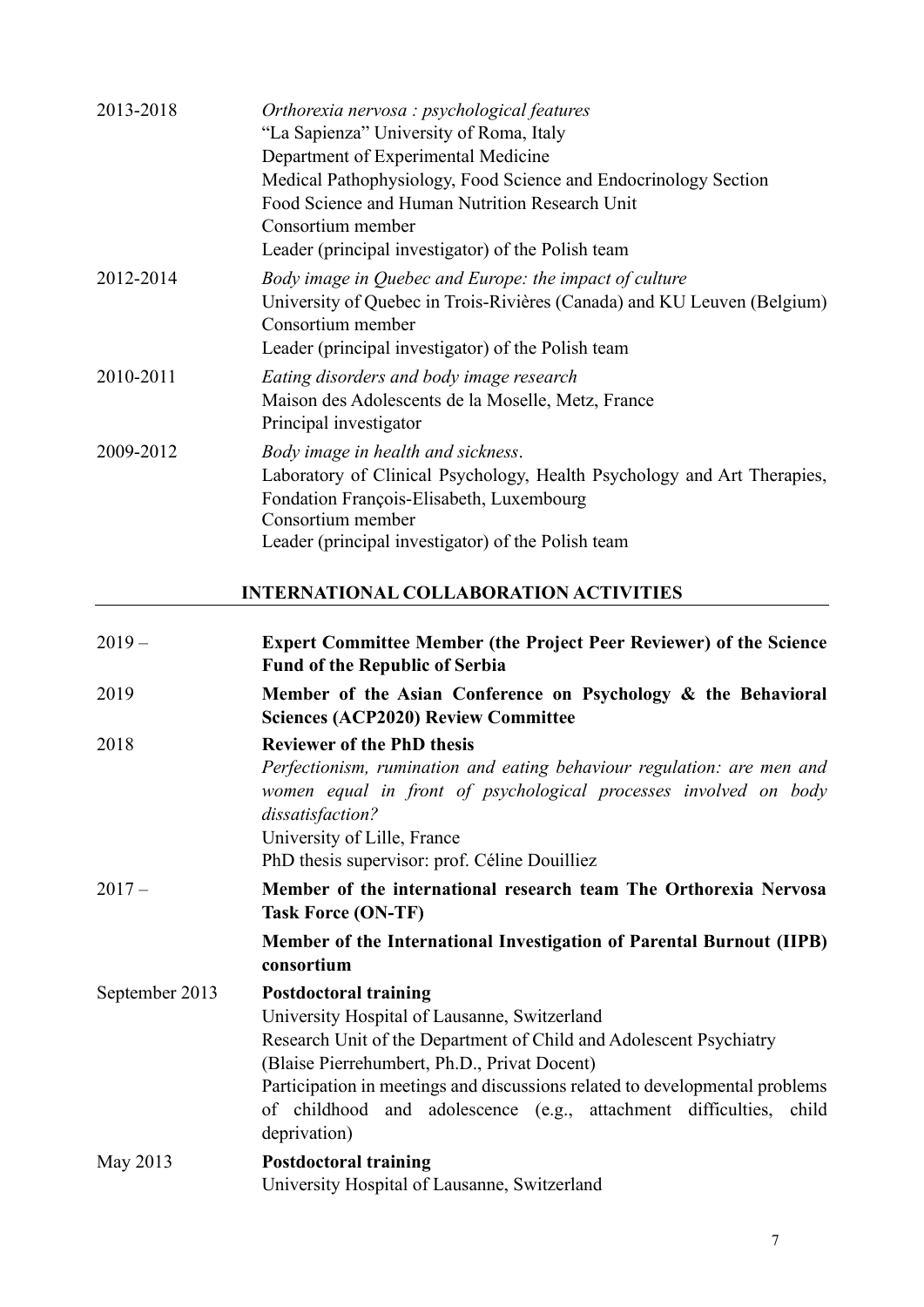|               | Research Unit of the Department of Child and Adolescent Psychiatry<br>(Blaise Pierrehumbert, Ph.D., Privat Docent)<br>Participation in meetings and discussions related to the mentalisation and<br>mentalizing theory                                                                                                                   |
|---------------|------------------------------------------------------------------------------------------------------------------------------------------------------------------------------------------------------------------------------------------------------------------------------------------------------------------------------------------|
| December 2012 | <b>Postdoctoral training</b><br>University Hospital of Lausanne, Switzerland<br>Research Unit of the Department of Child and Adolescent Psychiatry<br>(Blaise Pierrehumbert, Ph.D., Privat Docent)<br>Participation in meetings and discussions in regard of the attachment styles<br>and childhood obesity                              |
| March 2012    | <b>Postdoctoral training</b><br>KU Leuven, Belgium<br>Faculty of Kinesiology and Rehabilitation Science and the University<br>Psychiatric Centre KU Leuven - Unit Eating Disorders (prof. Michel Probst)<br>Participation in therapy sessions, seminars, meetings and discussions<br>in regard of the rehabilitation of eating disorders |
| 2007-2010     | <b>Member of the PhD Admissions Board</b><br>The biopsychosocial model of eating disorders: the contribution of family.<br>University of Luxembourg, Luxembourg<br>PhD thesis supervisor: prof. Georges Steffen                                                                                                                          |
| 2007-2008     | <b>Reviewer of the PhD project</b> (une bourse de formation-recherche)<br>The biopsychosocial model of eating disorders: the contribution of family.<br>Ministry for Culture, Higher Education and Research. The Government<br>of the Grand Duchy of Luxembourg                                                                          |

## **INVITED LECTURES AT FOREIGN UNIVERSITIES**

| 2021 | From healthy eating to detrimental extremes: psychological profiles of<br>vegetarian and non vegetarian dietary patterns. Invited lecture given at the<br>School of Human and Social Sciences, University of West London<br>(United Kingdom)                                                                                                |
|------|---------------------------------------------------------------------------------------------------------------------------------------------------------------------------------------------------------------------------------------------------------------------------------------------------------------------------------------------|
| 2021 | Effets délétères des comportements alimentaires sur la santé: une<br>perspective transdiagnostique (Problematic eating-related health outcomes<br>and behaviours: a transdiagnostic perspective). Invited lecture given at the<br>Laboratory of Psychology, Health and Quality of Life (EA 4139),<br><b>University of Bordeaux (France)</b> |
| 2021 | Orthorexia nervosa in clinical and non-clinical samples (2021). Invited<br>lecture given at the Department of General Psychology, University<br>of Padova (Italy)                                                                                                                                                                           |
| 2020 | L'obsession d'une alimentation saine: une approche fondée sur les preuves<br>(Healthy eating obsession: an evidence based approach). Invited lecture<br>given at the Laboratory of Psychology, Health and Quality of Life<br>(EA 4139), University of Bordeaux (France)                                                                     |
| 2019 | A transdisciplinary approach to orthorexia nervosa. Invited lecture given at<br>the Dietetics and Clinical Nutrition Laboratory of the Department of<br>Public Health, Experimental and Forensic Medicine, University of Pavia<br>(Italy)                                                                                                   |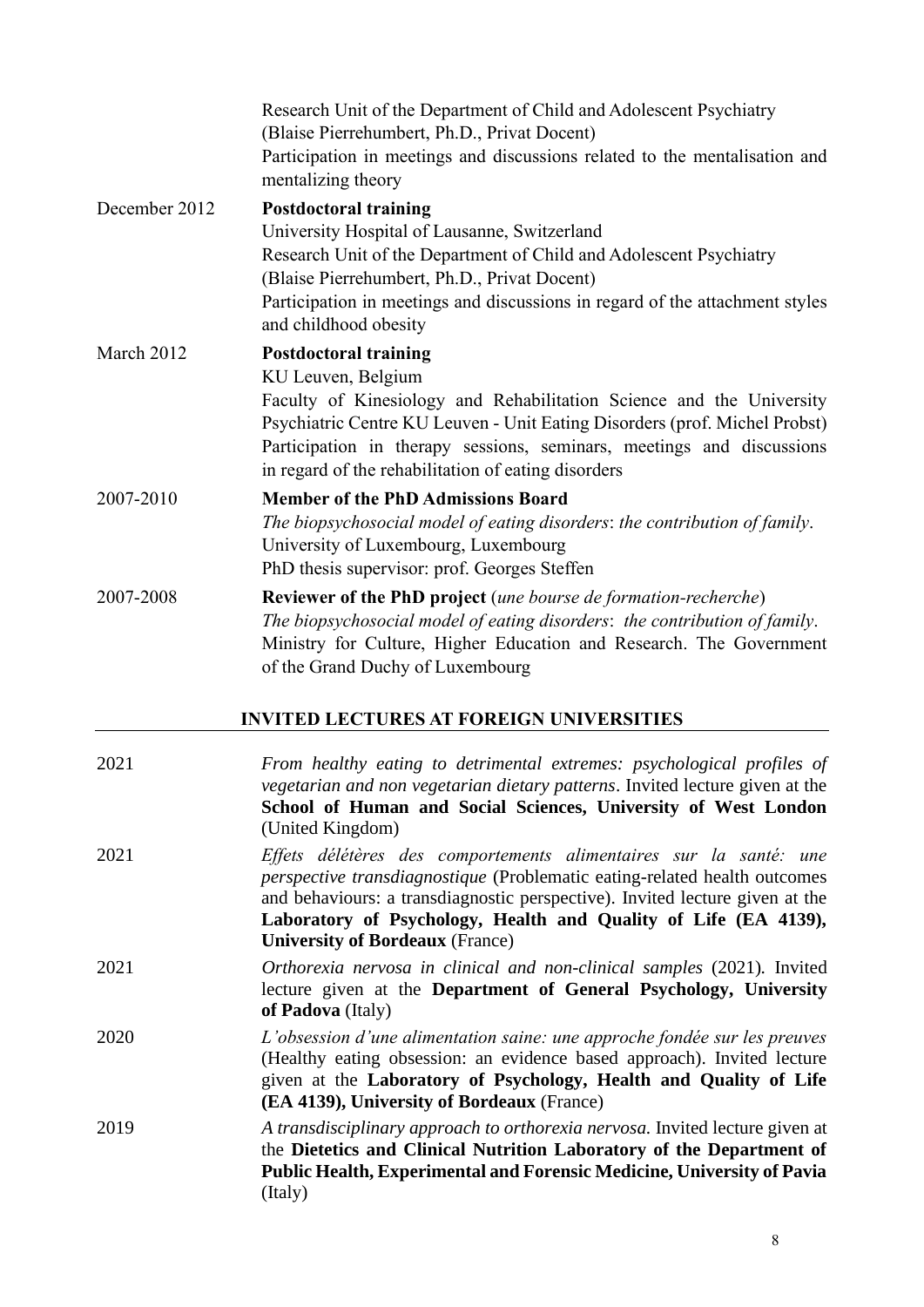2019 *Eating-related behavior and its determinants: theory and research.* Invited lecture given at the **Department of Psychology, Stanford University**  (USA)

## **JOURNAL REVIEW ACTIVITIES**

| 2022      | Guest Editor of the Advances in the Psychology of Eating, International<br><b>Journal of Environmental Research and Public Health</b>                        |
|-----------|--------------------------------------------------------------------------------------------------------------------------------------------------------------|
| 2021-2022 | Topic Editor of the Advances in Food Environments, Frontiers in<br><b>Nutrition</b>                                                                          |
| 2020-2021 | Guest Editor of the Psychology of Eating: Understanding of Eating<br>Behaviours, International Journal of Environmental Research and<br><b>Public Health</b> |
| $2020 -$  | <b>Editorial Board Member of BMC Psychiatry (section Eating disorders)</b>                                                                                   |
|           | <b>Editiorial Board Member of Journal of Health Psychology</b>                                                                                               |
|           | <b>Reviewer Board Member of Nutrients</b>                                                                                                                    |
| $2015 -$  | <b>Editorial Board Member of Eating and Weight Disorders - Studies on</b><br><b>Anorexia, Bulimia and Obesity</b>                                            |
| $2009 -$  | <b>Ad Hoc Reviewer</b>                                                                                                                                       |
|           | Appetite                                                                                                                                                     |
|           | Applied Psychology: Health and Well-Being                                                                                                                    |
|           | <b>BMC Pregnancy and Childbirth</b>                                                                                                                          |
|           | <b>BMC</b> Psychiatry                                                                                                                                        |
|           | <b>BMC Women's Health</b>                                                                                                                                    |
|           | <b>Body Image</b>                                                                                                                                            |
|           | <b>Children and Youth Services Review</b>                                                                                                                    |
|           | Clinical Obesity                                                                                                                                             |
|           | <b>Eating and Weight Disorders</b>                                                                                                                           |
|           | <b>Eating Behaviors</b>                                                                                                                                      |
|           | Ecology of Food and Nutrition                                                                                                                                |
|           | Endokrynologia, Otyłość i Zaburzenia Przemiany Materii (Endocrinology,<br>Obesity and Metabolic Disorders)                                                   |
|           | <b>Health Psychology Report</b>                                                                                                                              |
|           | International Journal of Environmental Research and Public Health                                                                                            |
|           | Journal of Obsessive-Compulsive and Related Disorders                                                                                                        |
|           | Journal of Psychosomatic Research                                                                                                                            |
|           | Life                                                                                                                                                         |
|           | <b>Nutrients</b>                                                                                                                                             |
|           | <b>Nutrition Journal</b>                                                                                                                                     |
|           | Perspectives in Psychiatric Care                                                                                                                             |
|           | Polish Psychological Bulletin                                                                                                                                |
|           | Polskie Forum Psychologiczne (Polish Psychological Forum)                                                                                                    |
|           | Psychiatria Danubina                                                                                                                                         |
|           | Psychiatria i Psychologia Kliniczna (Journal of Psychiatry and Clinical                                                                                      |
|           | Psychology),                                                                                                                                                 |
|           | Psychiatria Polska (Polish Psychiatry)                                                                                                                       |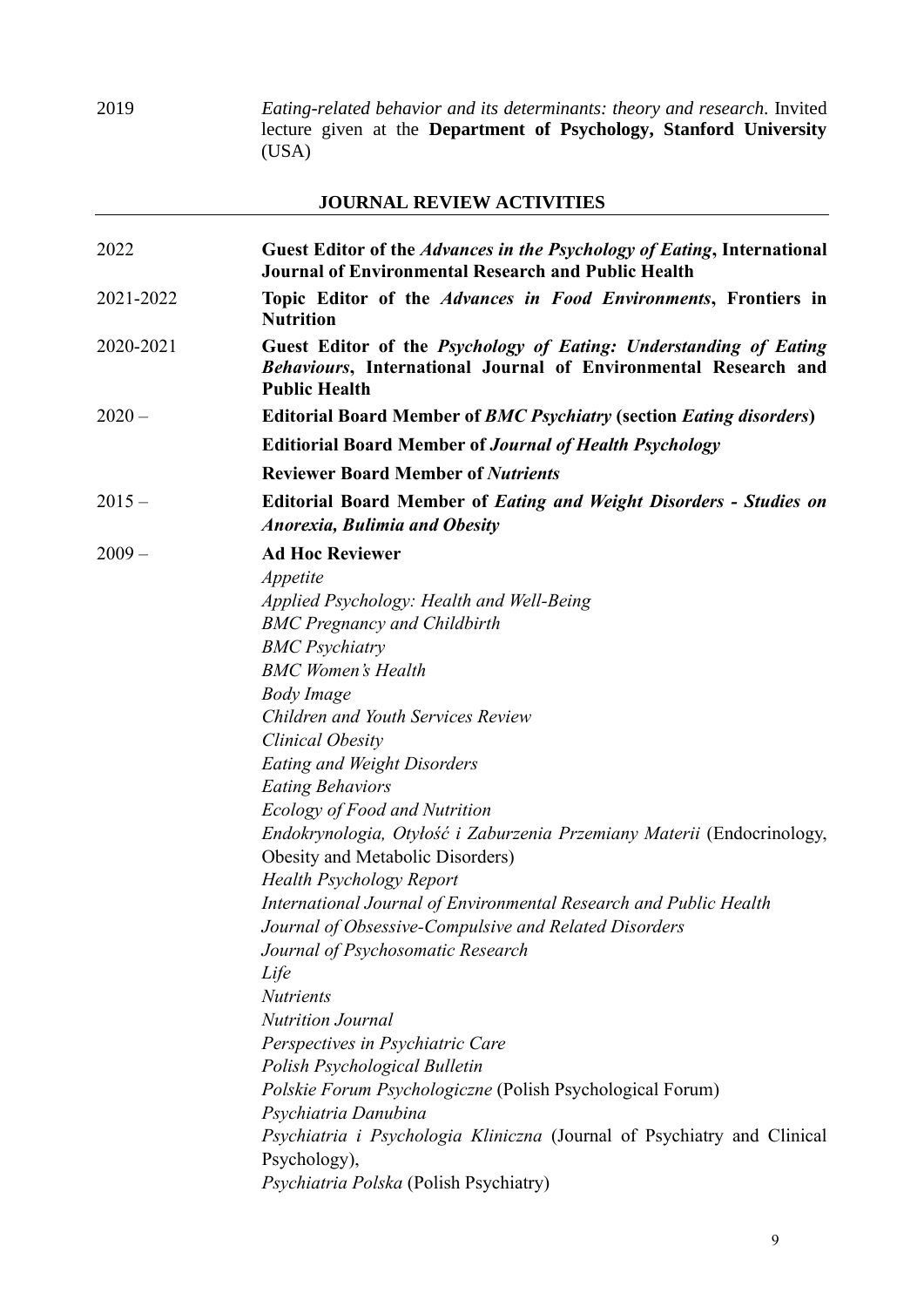*Psychologia Jakości Życia* (The Psychology of Quality of Life) *Psychologie Française Psychology, Health & Medicine Psychology of Language and Communication Psychoterapia* (Psychotherapy) *Sustainability The Spanish Journal of Psychology*

#### **PUBLICATIONS**

#### **PEER-REVIEWED ARTICLES IN ENGLISH**

- **Brytek-Matera A**., Pardini S., Szubert J., Novara C. (2022). Orthorexia nervosa and disordered eating attitudes, self-esteem and physical activity among young adults. *Nutrients*, *14*(6), 1289. [IF: 5.717/2020]
- **Brytek-Matera A**., Pardini S., Modrzejewska J., Modrzejewska A., Szymańska P., Czepczor-Bernat K., Novara C. (2022). Orthorexia nervosa and its associations with obsessive-compulsive disorder symptoms: an initial cross-cultural comparison between Polish and Italian university students. *Eating and Weight Disorders – Studies on Anorexia, Bulimia and Obesity*, *27*, 913-927. [IF: 4.652/2020]
- He J., **Brytek-Matera A**., Cooper M., Cui S., Chen G. (2022). Chinese translation of the Clinical Impairment Assessment (CIA 3.0): Psychometric properties and measurement invariance across sex and age in adolescents, young adults, and adult men. *Eating Behaviors*, *45*, 101623. [IF: 2.699/2020]
- Plasonja N., **Brytek-Matera A**., Décamps G. (2022). Psychological profiles of treatment-seeking adults with overweight and obesity: a cluster analysis approach. *Journal of Clinical Medicine*, *11*(7), 1952. [IF: 4.242/2020]
- Roskam I., Gallée L., Aguiar J., Akgun E., Arena A., Arikan G., Aunola K., Bader M., Bader M., Barham E.J., Besson E., Beyers W., Boujut E., Brianda M. E., **Brytek-Matera A**., Carbonneau N., César F., Chen B.B., Dorard G., … Mikolajczak, M. (2022). Gender equality and maternal burnout: a 40-country study. *Journal of Cross Cultural Psychology*, *53*(2), 157-178 [IF: 2.618/2020]
- Staniszewska A., Lasota D., Kielan A., **Brytek-Matera A**. (2022). Suicide attempts and suicides as a result of poisoning and under the influence of xenobiotics in Poland in 1999-2020 years. *International Journal of Environmental Research and Public Health*, *19*(4), 2343. doi:10.3390/ijerph19042343. [IF: 3.390/2020]
- Zhang H., Song J., Zhao Y., **Brytek-Matera A**., He J. (2022). Is the relationship between BMI and body appreciation explained by body dissatisfaction and body image inflexibility among older adults? A study among Chinese older men and women. *Body Image*, *40*, 110-115. [IF: 6.406/2020]
- Azzi V., Hallit S., Malaeb D., Obeid S., **Brytek-Matera A**. (2021). Drunkorexia and emotion regulation and emotion regulation difficulties: the mediating effect of disordered eating attitudes. *International Journal of Environmental Research and Public Health*, *18*(5), 2690. [IF: 3.390/2020]
- **Brytek-Matera A**. (2021). Negative affect and maladaptive eating behavior as a regulation strategy in normal-weight individual: a narrative review. *Sustainability*, *13*(24), 1370. [IF: 3.251/2020]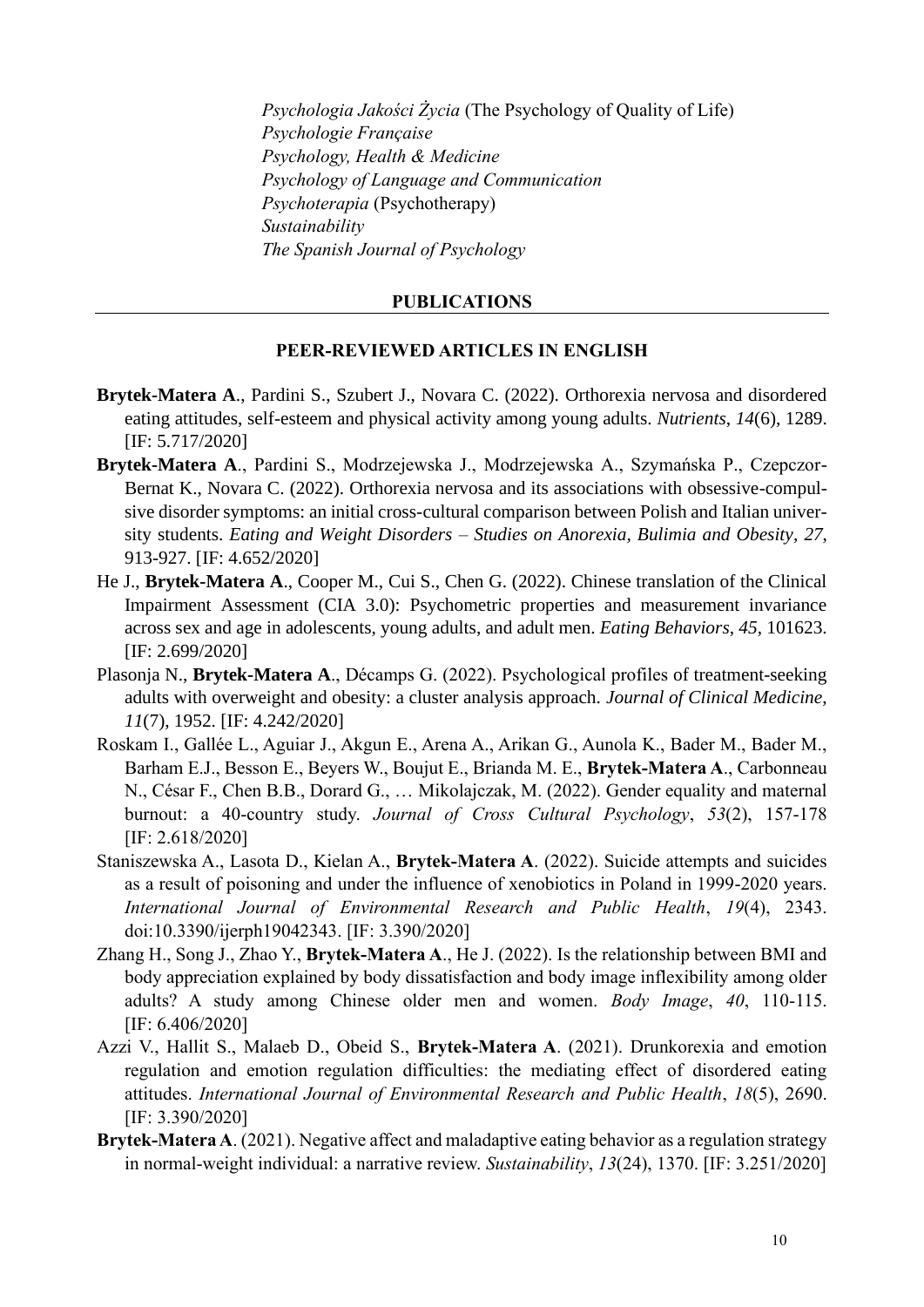- **Brytek-Matera A**. (2021). The Polish version of the Düsseldorf Orthorexia Scale (PL-DOS) and its comparison with English version of the DOS (E-DOS). *Eating and Weight Disorders - Studies on Anorexia, Bulimia and Obesity*, *26*, 1223-1232. [IF:4.652/2020]
- **Brytek-Matera A**. (2021). Vegetarian diet and orthorexia nervosa: a review of the literature. *Eating and Weight Disorders – Studies on Anorexia, Bulimia and Obesity*, *26*, 1-11. [IF: 4.652/2020]
- **Brytek-Matera A**., Obeid S., Akel M., Hallit S. (2021). How does food addiction relate to obesity? Patterns of psychological distress, eating behaviours and physical activity in a sample of Lebanese adults: the MATEO study. *International Journal of Environmental Research and Public Health*, *18*(20), 10979. [IF: 3.390/2020]
- **Brytek-Matera A**., Pardini S., Modrzejewska J., Modrzejewska A., Szymańska P., Czepczor-Bernat K., Novara C. (2021). Orthorexia nervosa and its associations with obsessivecompulsive disorder symptoms: an initial cross-cultural comparison between Polish and Italian university students. *Eating and Weight Disorders – Studies on Anorexia, Bulimia and Obesity.*  [doi:10.1007/s40519-021-01228-y.](https://link.springer.com/article/10.1007/s40519-021-01228-y) [IF: 4.652/2020]
- Cena H., Porri D., De Giuseppe R., Kalmpourtzidou A., Pia Salvatore F., El Ghoch M., Itani L., Kreidieh D., **Brytek-Matera A**., Bianca Pocol C., Arteta Arteta D.S., Utan G., Kolčić I. (2021). How healthy are health-related behaviors in University Students: The HOLISTic Study. *Nutrients*, 13, 675. [IF: 5.717/2020]
- Cui T., Xi J., Tang C., Song J., He J., **Brytek-Matera A**. (2021). The relationship between music and food intake: a systematic review and meta-analysis. *Nutrients*, *13*(8), 2571. [IF: 5.717/2020]
- Czepczor-Bernat K., **Brytek-Matera A**. (2021). The impact of food-related behaviours and emotional functioning on body mass index in an adult sample. *Eating and Weight Disorders – Studies on Anorexia, Bulimia and Obesity*, *26*, 323-329. [IF: 4.652/2020]
- Czepczor-Bernat K., **Brytek-Matera A**., Staniszewska A. (2021). The effect of a web-based psychoeducation on emotional functioning, eating behaviors, and body image among premenopausal women with excess body weight. *Archives of Women's Mental Health*, *24*, 423-435. [IF: 3.633/2020]
- Hallit S., **Brytek-Matera A**., Obeid S. (2021). Orthorexia nervosa and disordered eating attitudes among Lebanese adults: Assessing psychometric proprieties of the ORTO-R in a populationbased sample. *PLoS ONE,* 16(8): e025494. [IF: 3.240/2020]
- Kornacka M., Czepczor-Bernat K., Napieralski P., **Brytek-Matera A**. (2021). Rumination, mood, and maladaptive eating behaviors in overweight and healthy populations. *Eating and Weight Disorders – Studies on Anorexia, Bulimia and Obesity*, *26*, 273-285. [IF: 4.652/2020]
- Obeid S., Hallit S., Akel M., **Brytek-Matera A**. (2021). Orthorexia nervosa and its association with alexithymia, emotion dysregulation and disordered eating attitudes among Lebanese adults. *Eating and Weight Disorders – Studies on Anorexia, Bulimia and Obesity*, *26*, 2607- 2616. [IF: 4.652/2020]
- Parra-Fernández M.L., Onieva-Zafra M.D., Fernández-Muñoz J.J., Głębocka A., Fernández-Martínez E., **Brytek-Matera A**. (2021). The Spanish version of the Eating Habits Questionnaire (EHQ-ES) and its links to symptoms and concerns characteristic of eating disorders among young adults. *Nutrients*, *13*(6), 1993. [IF: 5.717/2020]
- Plasonja N., **Brytek-Matera A**., Décamps G. (2021). French validation of the Weight Efficacy Life-Style Questionnaire (WEL): Links with mood, self-esteem and stress among the general population and a clinical sample of individuals with overweight and obesity. *PLoS ONE*, *16*(11), e0259885. [IF: 3.240/2020]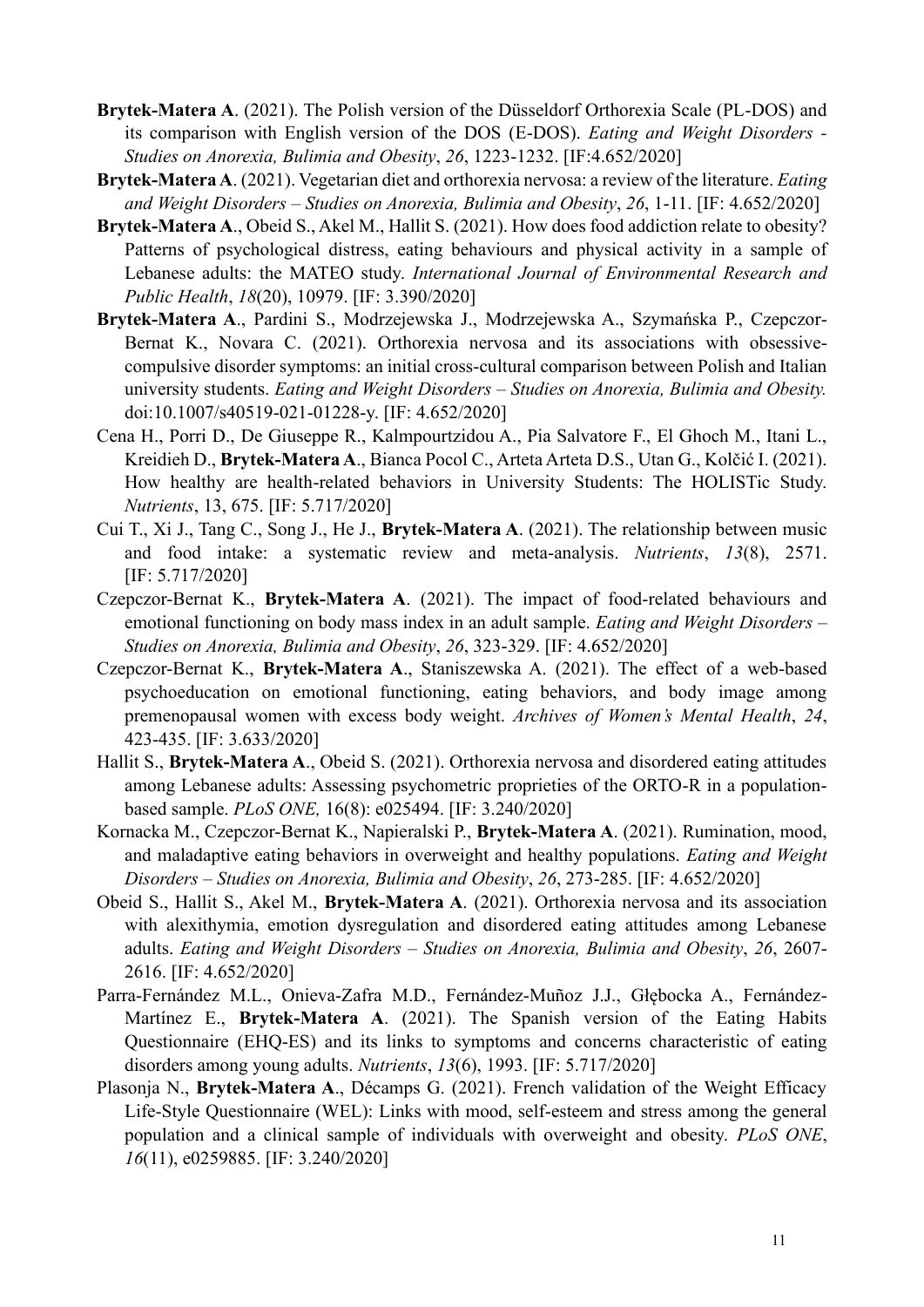- Roskam I., Aguiar J., Akgun E., Arikan G., Artavia M., Avalosse H., Aunola K., Bader M., Bahati C., Barham E. J., Besson E., Beyers W., Boujut E., Brianda M.-E., **Brytek-Matera A**., Carbonneau N., César F., Bhen B. B., Dorard G., … Mikolajczak, M. (2021). Parental burnout around the globe: A 42-country study. *Affective Science*, *2*(1), 58-79.
- Waliłko J., Bronowicka P., He J., **Brytek-Matera A**. (2021). Dieting and disinhibited eating patterns in adult women with normal body weight: does rumination matter? *Nutrients*, *13*(7), 2475. [IF: 5.717/2020]
- Zhao Y., Song J., **Brytek-Matera A**., Zhang H., He J. (2021). The relationships between sleep and mental and physical health of Chinese elderly: Exploring the mediating roles of diet and physical activity. *Nutrients, 13*(4), 1316*.* doi: [10.3390/nu13041316.](https://www.mdpi.com/2072-6643/13/4/1316) [IF: 5.717/2020]
- **Brytek-Matera A**. (2020). Restrained eating and vegan, vegetarian and omnivore dietary intakes. *Nutrients, 12*(7), 2133. [IF: 5.717/2020]
- **Brytek-Matera A**. (2020). Interaction between vegetarian versus omnivorous diet and unhealthy eating patterns (orthorexia nervosa, cognitive restraint) and body mass index in adults. *Nutrients*, *12*(3), 646. [IF: 5.717/2020]
- **Brytek-Matera A**., Onieva-Zafra M.O., Parra-Fernández M.L., Staniszewska A., Modrzejewska J., Fernández-Martínez E. (2020). Evaluation of orthorexia nervosa and symptomatology associated with eating disorders among European university students: a multicentre crosssectional study. *Nutrients*, *12*(12), 371. [IF: 5.717/2020]
- **Brytek-Matera A**., Plasonja N., Décamps G. (2020). Assessing orthorexia nervosa: validation of the Polish version of the Eating Habits Questionnaire in a general population sample. *Nutrients*, *12*(12), 3820. [IF: 5.717/2020]
- **Brytek-Matera A**., Sacre H., Staniszewska A., Hallit S. (2020). The prevalence of orthorexia nervosa in Polish and Lebanese adults and its relationship with sociodemographic variables and BMI ranges: a cross-cultural perspective. *Nutrients*, *12*(12), 3865. [IF: 5.717/2020]
- **Brytek-Matera A**., Staniszewska A., Hallit S. (2020). Identifying the profile of orthorexic behavior and "normal" eating behavior with cluster analysis: a cross-sectional study among Polish adults. *Nutrients*, *12*(11), 3490. [IF: 5.717/2020]
- Czepczor-Bernat K., **Brytek-Matera A**., Gramaglia C., Zeppegno P. (2020). The moderating effects of mindful eating on the relationship between emotional functioning and eating styles in overweight and obese women. *Eating and Weight Disorders – Studies on Anorexia, Bulimia and Obesity*, *25,* 841-849. [IF: 4.652/2020]
- Czepczor-Bernat K., **Brytek-Matera A**., Matusik P. (2020). The Homeostatic Theory of Obesity: an empirical verification of the Circle of Discontent with an assessment of its relationship to restrained and uncontrolled eating among children and adolescents. *International Journal of Environmental Research and Public Health,17*(17), 6028. [IF: 3.390/2020]
- Parra-Fernández M.L., Manzneque-Cañadillas M., Onieva-Zafra M.O., Fernández-Martínez E., Fernández-Muñoz J.J., del Carmen Prado-Laguna M., **Brytek-Matera A**. (2020). Pathological preoccupation with healthy eating (orthorexia nervosa) in a Spanish sample with vegetarian, vegan and non-vegetarian dietary patterns. *Nutrients*, *12*(12), 3907. [IF: 5.717/2020]
- **Brytek-Matera A**., Czepczor-Bernat K., Jurzak H., Kornacka M., Kołodziejczyk N. (2019). Strict health-oriented eating patterns (orthorexic eating behaviours) and their connection with a vegetarian and vegan diet. *Eating and Weight Disorders – Studies on Anorexia, Bulimia and Obesity*, *24*(3), 441-452. [IF: 3.634/2019]
- Cena H., Barthels F., Cuzzolaro M., Bratman S., **Brytek-Matera A**., Dunn T., Varga M., Missbach B., Donini L.M. (2019). Definition and diagnostic criteria for orthorexia nervosa: a narrative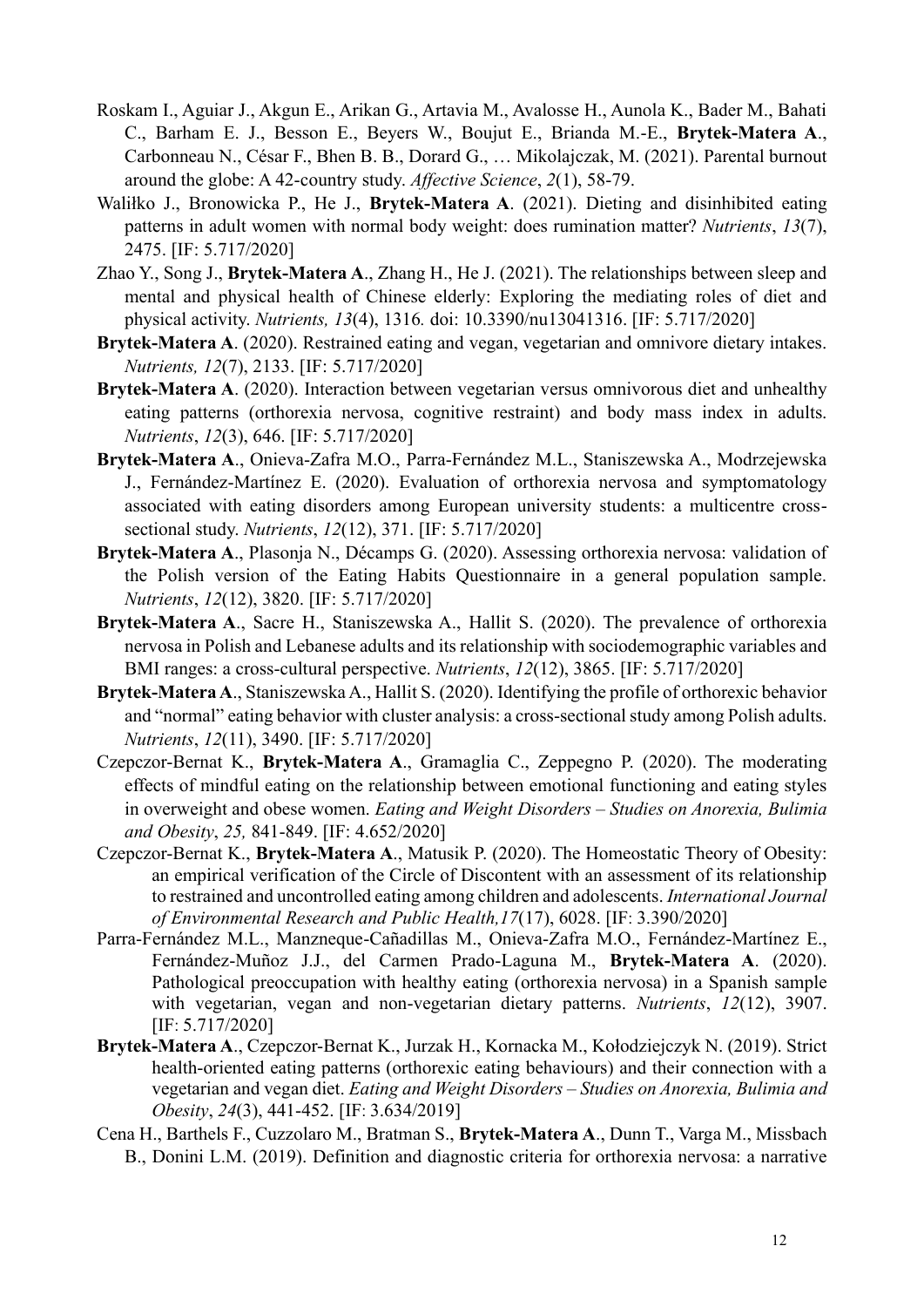review of the literature. *Eating and Weight Disorders – Studies on Anorexia, Bulimia and Obesity*, *24*(2), 209-246. [IF: 3.634/2019]

- Czepczor-Bernat K., **Brytek-Matera A**. (2019). Children's and mothers' perspectives of problematic eating behaviours in young children and adolescents: an exploratory study. International *Journal of Environmental Research and Public Health*, *16*(15), 2692. [IF: 2.849/2019]
- Gramaglia C., Gambaro E., Delicato C., Marchetti M., Sarchiapone M., Ferrante D., Roncero M., Perpiñá C., **Brytek-Matera A**., Wojtyna E., Zeppegno, P. (2019). Orthorexia nervosa, eating patterns and personality traits: a cross-cultural comparison of Italian, Polish and Spanish university students. *BMC Psychiatry*, *19*, 235. [IF: 2.704/2019]
- **Brytek-Matera A**., Czepczor-Bernat K., Olejniczak D. (2018). Food-related behaviours among individuals with obesity and normal body weight individuals. *Nutrition Journal*, *17*, 93. https://doi.org/10.1186/s12937-018-0401-7. [IF: 3.592/2018]
- **Brytek-Matera A**., Gramaglia C., Gambaro E., Delicato C, Zeppegno P. (2018). The psychopathology of body image in orthorexia nervosa. *Journal of Psychopathology*, *24*, 133-140.
- Olejniczak D., Bugajec D., Staniszewska A., Panczyk M. Kielan A., Czerw A., Mańczuk M., Juszczyk G., Skonieczna J., **Brytek-Matera A**. (2018). Risk assessment of night-eating syndrome occurrence in women in Poland, considering the obesity factor in particular. *Neuropsychiatric Disease and Treatment*, *14*, 1521-1526. [IF: 2.228/2018]
- **Brytek-Matera A**., Fonte M.L., Poggiogalle E., Donini L.M., Cena H. (2017). Orthorexia nervosa: relationship with obsessive-compulsive symptoms, disordered eating patterns and body uneasiness among Italian university students. *Eating and Weight Disorders - Studies on Anorexia, Bulimia and Obesity*, *22*(4), 609-617. [IF: 2.154/2017]
- **Brytek-Matera A**., Czepczor K. (2017). Models of eating disorders: a theoretical investigation on abnormal eating patterns and body image disturbance. *Archives of Psychiatry and Psychotherapy*, *1*, 16-26.
- **Brytek-Matera A**., Rogoza, Czepczor-Bernat K. (2017). The Three-Factor Eating Questionnaire-R18 Polish version: factor structure analysis among normal weight and obese adult women. *Archives of Psychiatry and Psychotherapy*, *3*, 81-90.
- Czepczor K., Kościcka K., Gebauer R., **Brytek-Matera A**. (2017). Ideal body stereotype internalisation and sociocultural attitudes towards appearance: a preliminary cross-national comparison between Czech, Polish and American women. *Archives of Psychiatry and Psychotherapy*, *4*, 57–65.
- Gramaglia C., **Brytek-Matera A.**, Rogoza R., Zeppegno P. (2017). Orthorexia and anorexia nervosa: two distinct phenomena? A cross-cultural comparison of orthorexic behaviours in clinical and non-clinical samples. *BMC Psychiatry*, *17*, 75. [IF: 2.419/2017]
- Olejniczak D., Bugajec D., Panczyk M., **Brytek-Matera A**., Religioni U., Czerw A., Grąbczewska A., Juszczyk G., Jabłkowska-Górecka K, Staniszewska A. (2017). Analysis concerning nutritional behaviors in the context of the risk of orthorexia. *Neuropsychiatric Disease and Treatment*, *13*, 543–550. [IF: 2.195/2017]
- **Brytek-Matera A**., Rogoza R. (2016). The Polish version of the Body Image Avoidance Questionnaire: an exploratory structural equation modeling approach. *Eating and Weight Disorders - Studies on Anorexia, Bulimia and Obesity*, *21*(1), 65-72. [IF: 1.254/2015]
- Czepczor K., Kościcka K., **Brytek-Matera A**. (2016). Students' awareness of and attitudes towards eating disorders: preliminary study. *Archives of Psychiatry and Psychotherapy*, *18*(1), 48-54.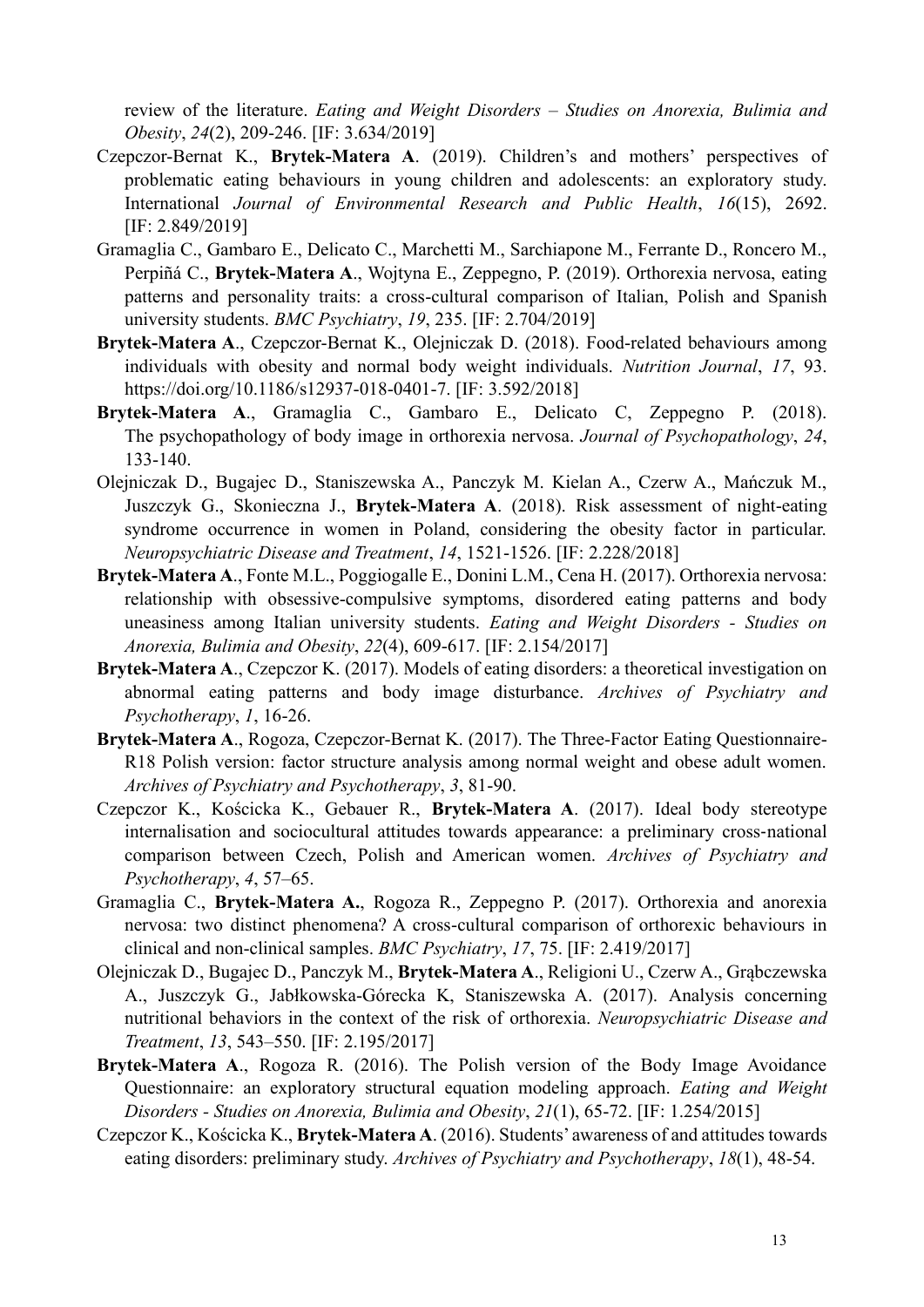- Rogoza R., **Brytek-Matera A**., Garner D.M (2016). Analysis of the EAT-26 in a non-clinical sample. *Archives of Psychiatry and Psychotherapy*, 2, 54-58.
- **Brytek-Matera A**., Rogoza R., Gramaglia C., Zeppegno P. (2015). Predictors of orthorexic behaviours in patients with eating disorders: a preliminary study. *BMC Psychiatry*, *15*(1), 252.[IF: 2.576/2015]
- **Brytek-Matera A**., Donini M.L., Krupa M., Poggiogalle E., Hay P. (2015). Orthorexia nervosa and self-attitudinal aspects of body image in female and male university students. *Journal of Eating Disorders*, *3*:2.
- **Brytek-Matera A**., Kozieł A. (2015). The body self-awareness among women practicing fitness: a preliminary study. *Polish Psychological Bulletin*, *46*(1), 104-111.
- **Brytek-Matera A**., Rogoza R. (2015). Validation of the Polish version of the Multidimensional Body-Self Relations Questionnaire among women. *Eating and Weight Disorders - Studies on Anorexia, Bulimia and Obesity*, *20*(1), 109-117. [IF: 1.254/2015]
- **Brytek-Matera A**., Krupa M., Poggiogalle E., Donini L.M. (2014). Adaptation of the ORTHO-15 test to Polish women and men. *Eating and Weight Disorders - Studies on Anorexia, Bulimia and Obesity*, *19*(1), 69-76. [IF: 0,785/2014]
- **Brytek-Matera A**., Probst M. (2014). Psychometric properties of the Polish version of the Body Attitude Test. *Archives of Psychiatry and Psychotherapy*, *16*(1), 39-46.
- **Brytek-Matera A**., Schiltz L. (2013). Comparative structural study of the configuration of coping strategies among female patients with eating disorders and a non-clinical control group. *Psychiatria Danubina*, *25*(4), 359-365. [IF: 0,653/2013]
- **Brytek-Matera A**. (2012). Orthorexia nervosa an eating disorder, obsessive-compulsive disorder or disturbed eating habit? *Archives of Psychiatry and Psychotherapy*, *14*(1), 55-60.
- **Brytek-Matera A**. (2012). The relationship between body image disturbance and coping with stress in patients suffering from anorexia nervosa. *Polish Psychological Bulletin*, *43*(4), 255-262.
- **Brytek-Matera A**. (2011). Exploring the factors related to body image dissatisfaction in the context of obesity. *Archives of Psychiatry and Psychotherapy*, *13*(1), 63-70.
- **Brytek-Matera A**., Rybicka-Klimczyk A. (2011). Evaluation of body image among female with anorexia readiness syndrome. *Archives of Psychiatry and Psychotherapy*, *13*(3), 11-19.
- **Brytek-Matera A**., Schiltz L. (2011). Association between attitudes towards body image, negative emotions about one's own body and self-state representations in a clinical sample of eating disordered women. *Archives of Psychiatry and Psychotherapy*, *13*(2), 37-43.
- **Brytek-Matera A**. (2010). Psychological predictors of body image dissatisfaction in women suffering from eating disorders. *Bulletin de la Société des Sciences Médicales du Grand Duché de Luxembourg*, *1*(1), 181-191.
- Schiltz L., Maugendre M., **Brytek-Matera A**. (2010). The influence of music on pictorial expression of young women. *Bulletin de la Société des Sciences Médicales du Grand Duché de Luxembourg*, 1(1), 167-179.
- **Brytek-Matera A**., Schiltz L. (2009). A cross-cultural examination of the relationship between negative mood states, body image and eating disorders. *Bulletin de la Société des Sciences Médicales du Grand Duché de Luxembourg, 1*, 11-25.
- **Brytek-Matera A**. (2007). Anorexia nervosa among French adolescent females in relation to selfesteem, coping strategies, anger expression and anger control. *Archives of Psychiatry and Psychotherapy*, *9*(4), 53-57.
- **Brytek-Matera A**. (2008) Anorexia nervosa and emotional symptoms: a cross-cultural study. *Archives of Psychiatry and Psychotherapy*, *13(4)*, 39-46.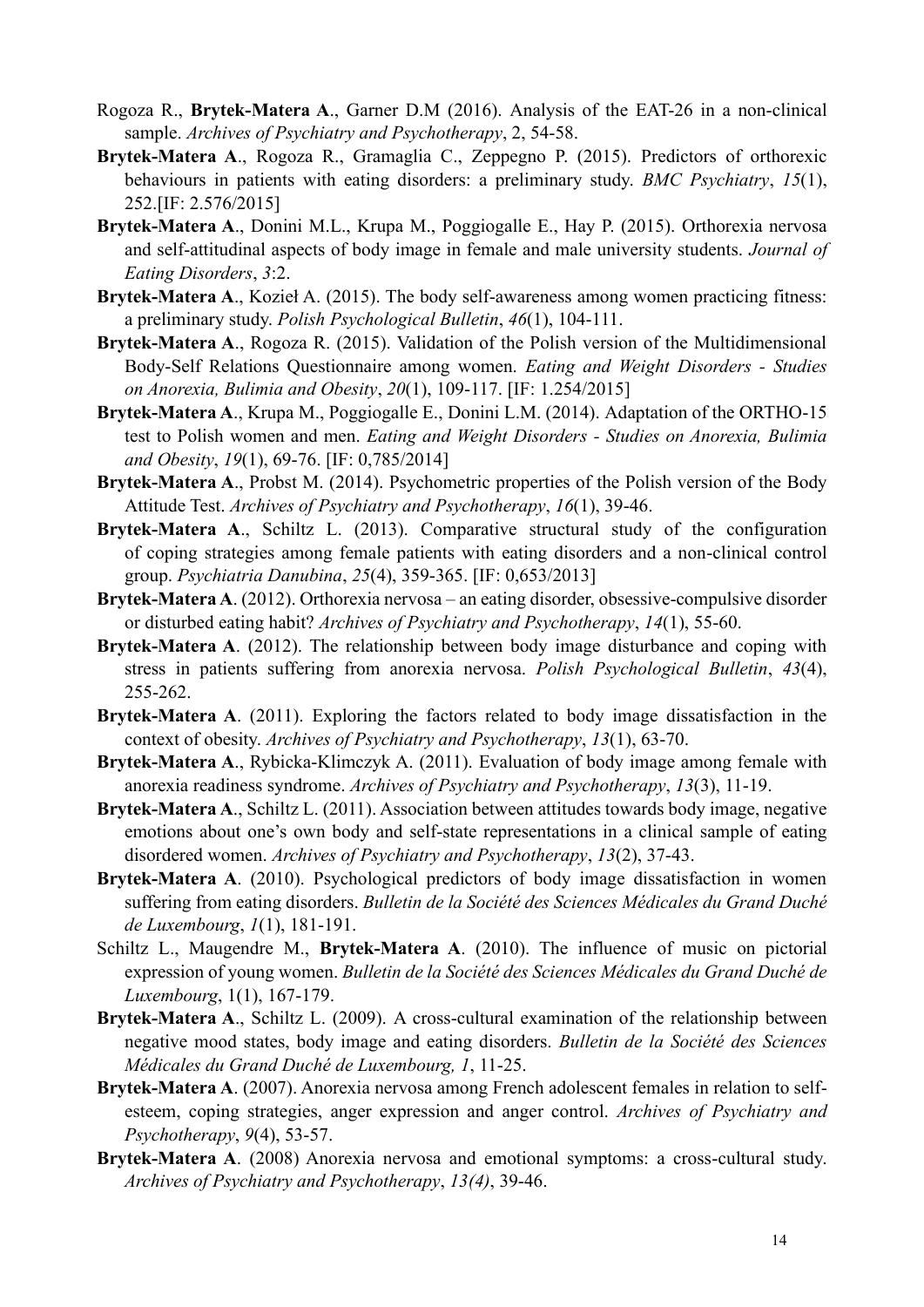- **Brytek-Matera A**. (2008). Dimensions of locus of control and the role of anger expression and anger control in women diagnosed with eating disorders: a pilot study. *Archives of Psychiatry and Psychotherapy, 10*(1), 49-53.
- **Brytek-Matera A**. (2008). Mood and emotional symptoms in eating disordered patients. *Archives of Psychiatry and Psychotherapy, 11*(2), 65-71.

#### **PEER-REVIEWED ARTICLES IN FRENCH**

- **Brytek-Matera A**., Schiltz L. (2013). Capacités d'adaptation et fonctionnement défensif dans les troubles du comportement alimentaire. Étude structurale comparée basée sur le codage optimal. *Annales Médico-psychologiques*, *171*(10), 673-679. [IF: 0,15/2013]
- Schiltz L., **Brytek-Matera A**. (2013). Obésité, régulation émotionnelle, estime de soi. Étude comparative et structurale à méthodologie quantitative et qualitative intégrée. *Évolution Psychiatrique*, 78, 625-640. [IF: 0,115/2013]
- Schiltz L., **Brytek-Matera A**. (2009). Stratégies d'ajustement et mécanismes de défense dans les troubles du comportement alimentaires. Résultats d'une étude exploratoire à méthodologie quantitative et qualitative intégrée. *Neuropsychiatrie de l'Enfance et de l'Adolescence*, *57*(5), 335-343.
- **Brytek-Matera A**. (2008). Détermination des facteurs prédictifs de l'anorexie mentale et de la boulimie nerveuse: une étude interculturelle. *Bulletin de la Société des Sciences Médicales du Grand Duché de Luxembourg*, *1*, 91-109.

#### **PEER-REVIEWED ARTICLES IN POLISH**

- **Brytek-Matera A**., Czepczor-Bernat K., Modrzejewska A. (2021). The relationship between eating patterns, body image and emotional dysregulation: similarities between an excessive and normal body weight sample. *Psychiatria Polska*, *55*(5), 1065-1078. [IF: 1.657/2020]
- Modrzejewska A., Czepczor-Bernat K., **Brytek-Matera A**. (2021). The role of emotional eating and BMI in the context of chocolate consumption and avoiding situations related to body exposure in women of normal weight. *Psychiatria Polska*, *55*(4), 915-930. [IF: 1.657/2020]
- Czepczor K., Kościcka K., **Brytek-Matera A**. (2016). The sociocultural attitudes towards appearance and body dissatisfaction among late adolescence: a pilot study. *Polskie Forum Psychologiczne*, 21(3), 364-377.
- **Brytek-Matera A**., Rybicka-Klimczyk A. (2012). Assessment of anorexia readiness syndrome specific factors in young women - a pilot study. *Studia Psychologica*, *12*(2), 23-36.
- Starzomska M., Brytek-Matera A. (2012). Fattening thoughts. Thought-shape fusion in eating disorders. *Studia Psychologica*, *12*(2), 5-21.
- **Brytek-Matera A**. (2011). Body attitudes and self-representation in women with eating disorders. Research based on Edward Tory Higgins' self-discrepancy theory. *Psychiatria Polska*, *45*(5), 671-682.
- **Brytek-Matera A**. (2010). Body image among obese women: consequences and degree of body dissatisfaction, relationship with low self-esteem and coping strategies. *Psychiatria Polska*, *2*, 267-276.
- **Brytek-Matera A**. (2009-2010). Suicidal behaviours and suicide risk factors in anorexia nervosa and bulimia nervosa. *Suicidologia*, *5-6*, 97-104.
- **Brytek-Matera A.** (2009). Confrontation with stress in women with disturbed eating habits*. Endokrynologia, Otyłość i Zaburzenia Przemiany Materii*, *5*(4), 213-219.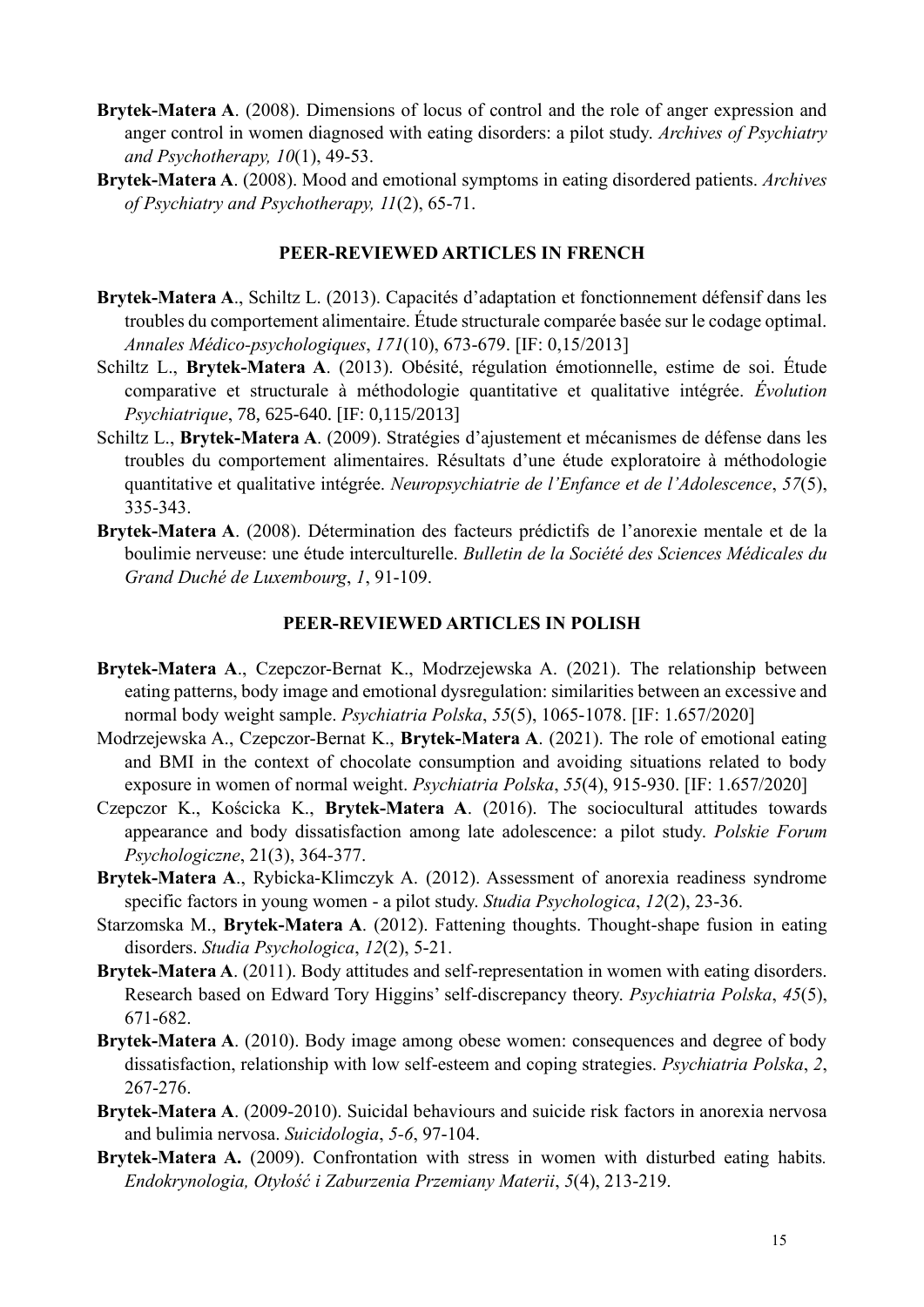- **Brytek-Matera A**., Charzyńska E. (2009). Cognitive and behavioral determinants of eating disorders in obese women. *Endokrynologia, Otyłość i Zaburzenia Przemiany Materii*, *5*(2), 45- 50.
- **Brytek-Matera A**., Charzyńska E. (2009). Relationship between body dissatisfaction and psychosocial variables associated with eating disorders. *Roczniki Psychologiczne*, *2*(12), 129-150.
- **Brytek-Matera A**., Charzyńska E. (2009). Relationship between emotional dimensions of body image and feeling expression among obese women. *Endokrynologia, Otyłość i Zaburzenia Przemiany Materii*, *5*(4), 198-205.
- **Brytek-Matera A**. (2008). Predictive factors for drive for thinness in anorexia and bulimia nervosa. *Polskie Forum Psychologiczne, 13*(2), 157-165.
- **Brytek-Matera A**. (2008). Ways to cope with stressful situations among obese women. *Endokrynologia, Otyłość i Zaburzenia Przemiany Materii*, *4*(3), 116-120.
- **Brytek-Matera A**., Charzyńska E. (2008). How do anorexic patients cope with stress? *Psychoterapia*, *4*(147), 29-42.
- **Brytek-Matera A**., Hess A. (2008). Personal goals presentation in patients with the diagnosis of anorexia nervosa. *Psychoterapia*, *2*(145), 69-75.
- **Brytek-Matera A**., Izydorczyk B. (2008). Specificity of the functioning of families with children suffering from food aversion. *Chowanna*, R. 51(65), *2*(31), 157-168.
- Izydorczyk B., **Brytek-Matera A**. (2008). Emotional structure of personality and inner conflicts of young female anorexia nervosa sufferers. Research based on the projective test of Rorschach. *Wiadomości Psychiatryczne*, *10*(1), 4-12.
- Rybicka-Klimczyk A., **Brytek-Matera A**. (2008). Body image dimensions and behavioral aspects of eating disorders in normal females population in different developmental stages. *Endokrynologia, Otyłość i Zaburzenia Przemiany Materii*, *4*(4), 143-151.
- **Brytek-Matera** A. (2007). Evaluation of self-esteem in anorexia and bulimia nervosa: comparative studies. *Psychoterapia, 3*(142), 53-65.
- **Brytek-Matera A**., Izydorczyk B. (2007). Depression and anxiety symptoms in French and Polish patients with anorexia nervosa. *Problemy Medycyny Rodzinnej,* vol. IX, *3*(20), 6-11.
- **Brytek-Matera A**., Spitz E. (2007). Cross-cultural comparison of affective disorders in the female population suffering from anorexia nervosa. *Psychoterapia, 4*(143), 55-65.
- **Brytek A**. (2007). Appearance of depression and anxiety symptoms in persons with anorexia nervosa. *Lęk i Depresja*, *12*(4), 212-221.
- **Brytek A**. (2007). Anger expression and coping strategies in bulimia nervosa. Comparative studies between Polish and French population. *Kolokwia Psychologiczne*, *16*: *Psychologia wobec dylematów współczesności*. Warszawa: Instytut Psychologii PAN, 208-214.
- **Brytek A**. (2007). Coping strategies and personality resources for students in Poland and France. *Chowanna*, R.L. (LXIII), *1*(28): *Płeć a wybrane problemy społeczne*, 135-148.
- **Brytek A**. (2007). Depression, anxiety and coping strategies in bulimia nervosa. *Psychiatria i Psychologia Kliniczna, 7*(3), 130-137.
- **Brytek A**. (2007). Locus of control and anger in women with bulimia nervosa a pilot study. *Psychoterapia*, *1*(140), 51-58.
- **Brytek A**. (2006). Depression and anxiety symptoms in patients with eating disorders. *Psychoterapia, 3*(138), 43-53.
- **Brytek A**. (2006). Psychological consequences of anorexia nervosa: self-esteem, strategies of coping and feeling or anger. *Psychoterapia, 1*(136), 25-38.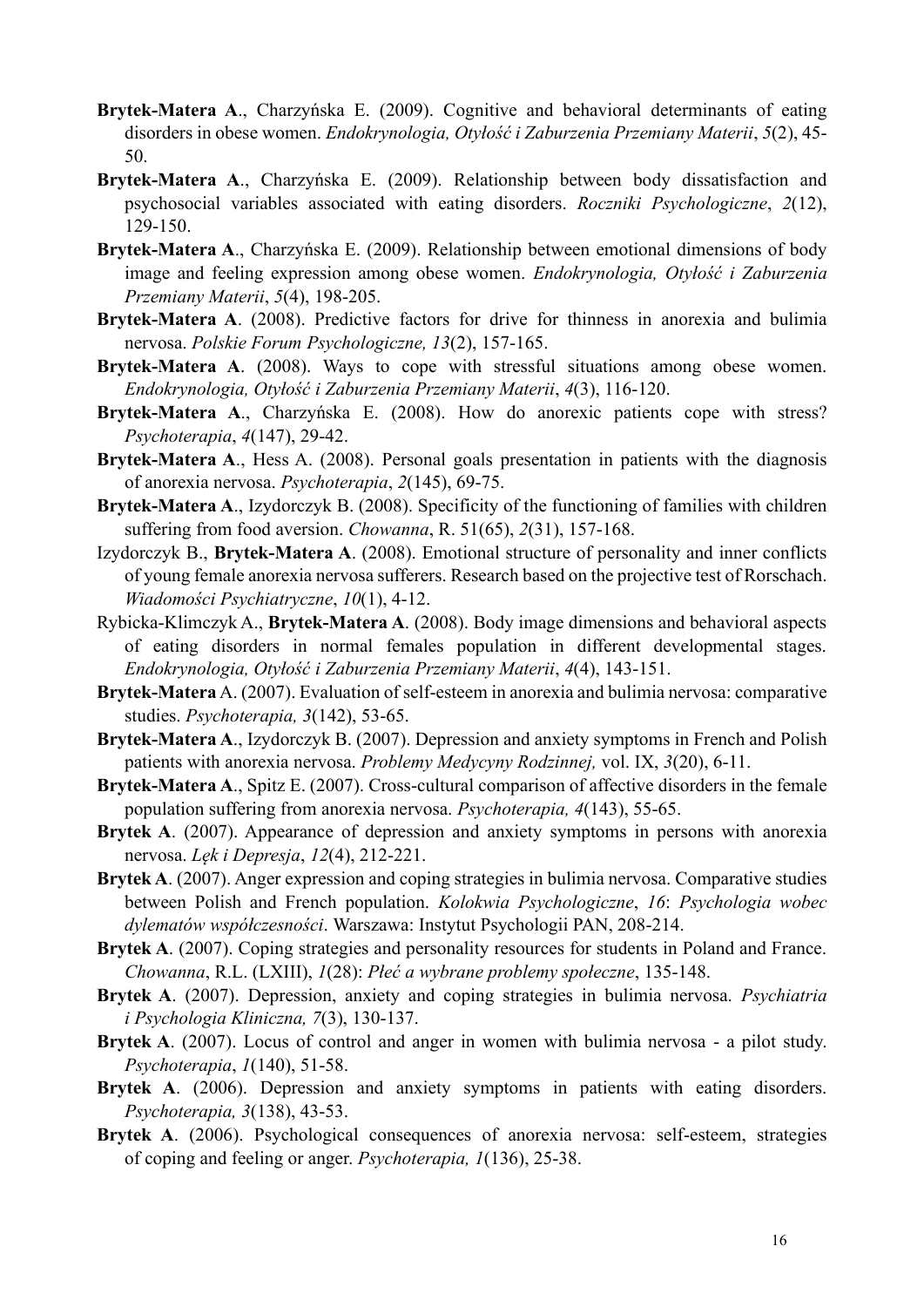- **Brytek A**. (2006). Self-esteem, strategies of coping and feeling of anger in French patients with anorexia nervosa. *Psychiatria Polska, 4,* 743-750.
- **Brytek A**., Izydorczyk B. (2006). Diagnosis of locus of control and anger in women with bulimia nervosa - indications for medical treatment. *Problemy Medycyny Rodzinnej,* vol. VIII, *4*(17), 31-37.

#### **BOOKS**

#### **BOOK IN FRENCH**

**Brytek-Matera A**. (2010). *L'autorégulation du comportement et les troubles alimentaires. Perspectives interculturelles*. Sarrebruck: Éditions universitaires européennes, 247 pages.

#### **BOOKS IN POLISH**

**Brytek-Matera A**. (2021). *Eating disorders.* Warsaw: PZWL, 228 pages.

**Brytek-Matera A.** (ed.) (2020). *Psychodietetics.* Warsaw: PZWL, 562 pages.

- Czepczor-Bernat K., **Brytek-Matera A**. (2020). *Psychological aspects of overweight and obesity. Theory and practice.* Warsaw: Difin, 210 pages.
- Czepczor K., **Brytek-Matera A**. (2017). *Emotional eating*. Warsaw: Difin, 258 pages.
- **Brytek-Matera A**. (ed.). (2010). *Body in the contemporary times. Selected aspects of the body image issue*. Warsaw: Difin, 263 pages.
- **Brytek-Matera A**., Rybicka-Klimczyk, A. (2009). *Body image in anorexia and bulimia nervosa*. Warsaw: Difin, 200 pages.
- **Brytek-Matera A**. (2008). *Body image – self-image. Body image in psychosocial context*. Warsaw: Difin, 194 pages.

#### **BOOK CHAPTERS**

#### **BOOK CHAPTERS IN ENGLISH**

- **Brytek-Matera A**., Donini L.M. (2018). Orthorexia nervosa and body image. In: M. Cuzzolaro, S. Fassino (eds.), *Body Image, Eating, and Weight. A Guide to Assessment, Treatment, and Prevention* (pp. 167-171). Springer.
- **Brytek-Matera A**. (2014). Healthy eating obsession in women with anorexia nervosa: a case control study. In C. Gramaglia and P. Zeppegno (eds.), *New developments in anorexia nervosa research* (pp. 39-50). New York: Nova Science Publishers.
- **Brytek-Matera A**., Blanchard B., Starzomska M. (2014). Male eating disorder pathology: a brief report based on two outpatients with anorexia nervosa. In C. Gramaglia and P. Zeppegno (eds.), *New developments in anorexia nervosa research* (pp. 95-106). New York: Nova Science Publishers.
- **Brytek-Matera A**. (2012). *Drive for muscularity as men's body image determinant*. In: E. Mandal (ed.), Masculinity and femininity in everyday life (p. 121-138). Katowice: University of Silesia Press.
- **Brytek-Matera A**. (2012). *Effects of feminine body image: body attitudes, body image selfdiscrepancy, and body dissatisfaction. A comparison study between women with anorexia and bulimia nervosa.* In: E. Mandal (ed.), Masculinity and femininity in everyday life (p. 107- 120). Katowice: University of Silesia Press.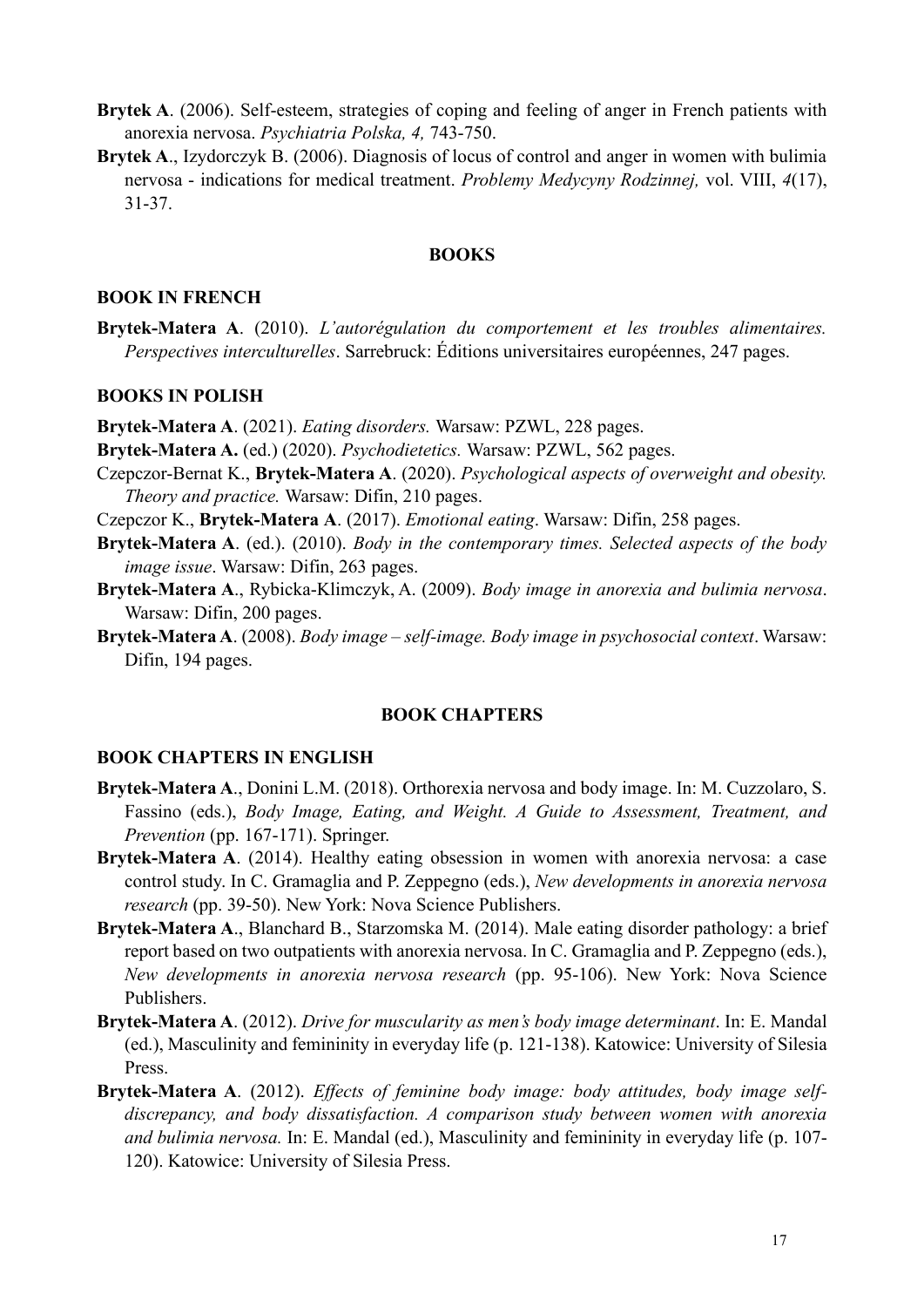#### **BOOK CHAPTER IN FRENCH**

Pierrehumbert B., **Brytek-Matera A**., Torrisi R. (2015). Le stress: ocytocine et attachement. In: B. Cyrulnik (ed.), *Comment fonctionnent nos émotions?* (pp. 93-102). Savigny-sur-Orge: Philippe Duval.

#### **BOOK CHAPTERS IN POLISH**

- **Brytek-Matera A**. (2021). Behavioural therapy. In: M. Olszanecka-Glinianowicz (ed.), *Clinical obesitology* (p. 555-568). Bielsko-Biała: Alfa-Medica Press.
- **Brytek-Matera A**. (2020). Emotions and emotion regulation and eating behaviour: the interdependencies. In: A. Brytek-Matera (ed.), *Psychodietetics* (p. 181-195). Warsaw: PZWL.
- **Brytek-Matera A.** (2020). *Childhood and adolescent obesity*. In I. Grzegorzewska, L. Cierpiałkowska and A.R. Borkowska (eds.), Child and adolescent clinical psychology (p. 615-624). Warsaw: PWN.
- **Brytek-Matera A**. (2012). *Influence of personal goals and drive for thinness on anger (in)expression in women with bulimia nervosa, obesity and women of normal weight*. In: B. Bereza (ed.), Nature of anger. Perspective of psychologists, psychiatrists and psychotherapists (p. 253-267). Warsaw: Difin.
- **Brytek-Matera A**. (2010). *Awareness of bodily sensations in women with eating disorders*. In: A. Brytek-Matera (ed.), Body in the contemporary times. Selected aspects of the body image issue. (p. 68-90). Warsaw: Difin.
- **Brytek-Matera A**. (2009). *Female body image in the context of eating disorders*. In: K. Popiolek, A. Banka (eds.), Crises, catastrophes, disasters in the psychological perspective (p. 114-122). Poznań: Stowarzyszenie Psychologia i Architektura.
- **Brytek-Matera A**. (2009). *Ways to cope with negative body image among women with bulimia*. In: L. Szewczyk, E. Talik (eds.), Selected issues on clinical psychology and personality. Clinical adolescent psychology (p. 171-181). Lublin: Scientific Association of KUL.
- **Brytek-Matera A**., Izydorczyk B. (2009). *Family crisis in the face of illness. Psychological profile of the families with anorexia nervosa*. In: K. Popiolek, A. Banka (eds.), Crises, catastrophes, disasters in the psychological perspective (p. 189-198). Poznań: Stowarzyszenie Psychologia i Architektura.
- **Brytek-Matera A**. (2008). *Body image and Higgins' self-discrepancy theory. Body appearance in adolescence*. In: T. Misztalski, G. Waclawik (eds.), Adolescence. Chances and threats (p. 37-44). Czeladz: Horyn-Druk.
- **Brytek-Matera A**. (2008). *Stress in bulimia nervosa – problem-focused coping or avoidance coping?* In: A. Gawor, A. Glebocka (eds.), A contemporary man's quality of life (p. 49-58). Krakow: Oficyna Wydawnicza Impuls.
- **Brytek-Matera A**. (2007). *Threat to life? Mechanism of the vicious circle of bulimia nervosa*. In: K. Popiołek, A. Banka (eds.), Crises, catastrophes, disasters in the view of the escalation of threats (p.128-138). Poznan: Stowarzyszenie Psychologia i Architektura.
- **Brytek-Matera A**., Izydorczyk B. (2007). *Experience of emotional crisis by patients with eating disorders*. In: K. Popiolek, A. Banka (eds.), Crises, catastrophes, disasters in the view of the escalation of threats (p. 139-147). Poznan: Stowarzyszenie Psychologia i Architektura.
- **Brytek A**. (2004). *Disease of the 21th Century or disease of centuries? Anorexia nervosa in contemporary culture*. In: K. Popiolek (eds.), Crises, catastrophes, disasters - the phenomenons of contemporary civilisation (p. 38-43). Poznan: Stowarzyszenie Psychologia i Architektura.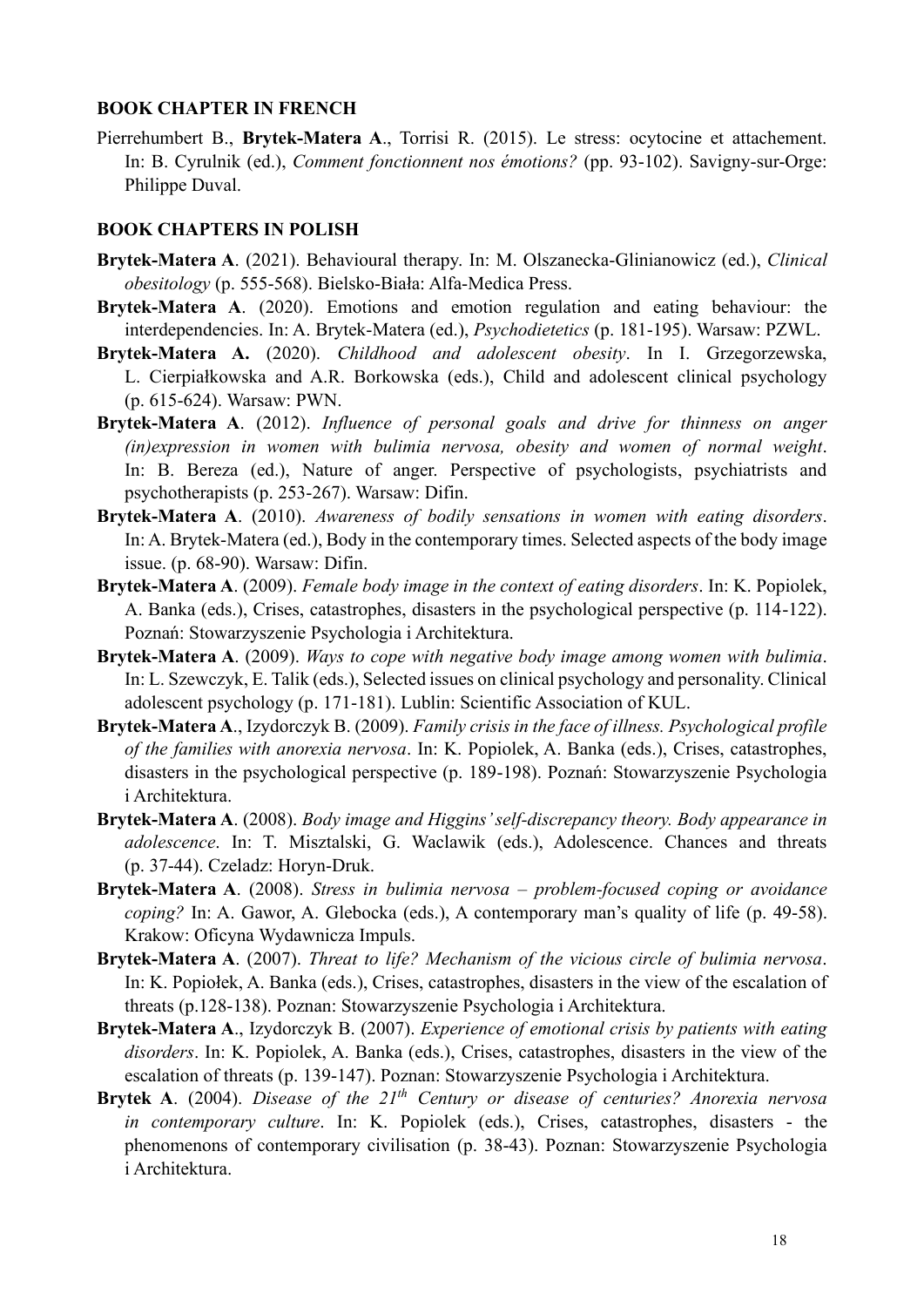- Bronowicka P., Waliłko J., **Brytek-Matera A**. (2021). *Connection between psychological and behavioral features of orthorexia nervosa and excess body weight*. The International Conference on Eating Disorders (Virtual ICED 2021) "Cultivating inclusivity & diversity across research & practice".
- **Brytek-Matera A**. (2021). *Dietary patterns and orthorexia nervosa: an evidence-based literature*  review. The 20<sup>th</sup> WPA World Congress of Psychiatry (Virtual Congress).
- **Brytek-Matera A**. (2021). *Emotion dysregulation and its connection with abnormal eating pattern: pathways from negative emotions to weight status.* The 20<sup>th</sup> WPA World Congress of Psychiatry (Virtual Congress).
- **Brytek-Matera A**. (2021). *The effects of physical activity on emotion regulation and eating behaviours*. The 32<sup>nd</sup> International Congress of Psychology (ICP) "Psychology in the 21<sup>st</sup> century: open minds, societies and world (Virtual Congress).
- **Brytek-Matera A**., Bronowicka P., Waliłko J. (2021). *Restraint theory: significance of rumination*. The 29<sup>th</sup> European Congress of Psychiatry "Personalising and integrating mental health care in the digital area" (Virtual Congress).
- **Brytek-Matera A**., Czepczor-Bernat K. (2021). *Potential predictors of BMI among children and adolescents: a preliminary comparative study*. The 32nd International Congress of Psychology (ICP) "Psychology in the 21<sup>st</sup> century: open minds, societies and world" (Virtual Congress).
- Charzyńska E., Atroszko P., **Brytek-Matera A**. (2021). *Not everyone is the same: latent profile analysis of food addiction, personality traits and loneliness among young adults*. The 29<sup>th</sup> European Congress of Psychiatry "Personalising and integrating mental health care in the digital area" (Virtual Congress).
- Czepczor-Bernat K., Matusik P., **Brytek-Matera A**. (2021). *The role of restrained and uncontrolled eating in children's concerns about weight and shape and quality of life*. Prague, Czech Republic. The 32nd International Congress of Psychology (ICP) "Psychology in the  $21<sup>st</sup>$  century: open minds, societies and world" (Virtual Congress)
- Fares K., Hallit S., **Brytek-Matera A**. (2021). *Social anxiety disorder and its factors among Lebanese non-clinical adults: the role of depression, alexithymia and work fatigue*. The 20<sup>th</sup> WPA World Congress of Psychiatry (Virtual Congress).
- Mróz M., Czub M., Piskorz J., Kowal M., **Brytek-Matera A**. (2021). *Effect of slow diaphragmatic breathing on anxiety in young women*. The 20<sup>th</sup> WPA World Congress of Psychiatry (Virtual Congress).
- O'Leary D., **Brytek-Matera A**., Gross J. (2021). Negative affect, affect regulation, and food choice: a value-based decision-making analysis. The 29th European Congress of Psychiatry "Personalising and integrating mental health care in the digital area" (Virtual Congress).
- Plasonja N., Dubourdeaux M., **Brytek-Matera A**., Décamps G. (2021). *Validation d'une échelle d'auto-efficacité alimentaire en français*. Le 11ème Congrès de l'Association Francophone de Psychologie de la Santé (AFPSA) "Le patient et son encourage: quelles interactions?" (Virtual Congress).
- Waliłko J., Bronowicka P., **Brytek-Matera A**. (2021). *Mediating role of lack of familiarity with one's own body in emotional eating-interoceptive awareness relationship among patients with bulimia nervosa*. The International Conference on Eating Disorders (Virtual ICED 2021) "Cultivating inclusivity & diversity across research & practice".
- **Brytek-Matera A**. (2020). *The effect of negative emotions on food intake and maladaptive eating*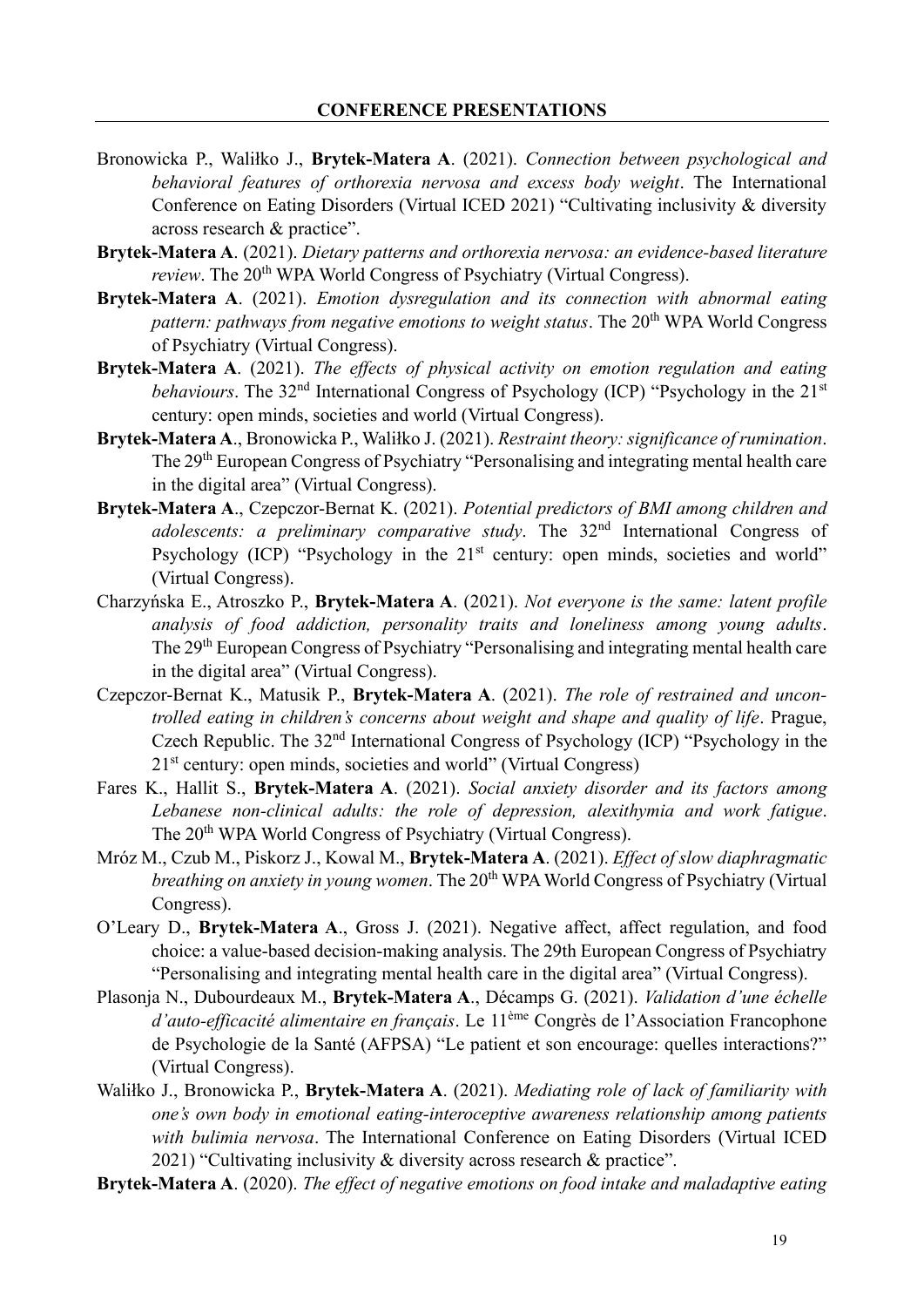*behaviour: a literature review.* The 10<sup>th</sup> Asian Conference on Psychology & the Behavioral Sciences. Tokyo, Japan.

- Bronowicka P., **Brytek-Matera A**. (2020). *The effect of selfies on mental health: an overview of recent research*. XII National Interdisciplinary Scientific Conference TYGIEL 2020 "Interdisciplinarity as the key to development". Lublin, Poland.
- Czepczor-Bernat K., **Brytek-Matera A**. (2020). *Food-related behaviours and nutritional status: a parent-child dyad approach*. The 10<sup>th</sup> Asian Conference on Psychology & the Behavioral Sciences. Tokyo, Japan.
- Czepczor-Bernat K., **Brytek-Matera A**. (2020). *The impact of maladaptive eating behaviours on body mass index, body dissatisfaction and quality of life in children: a structural equation modeling approach*. The 10<sup>th</sup> Asian Conference on Psychology & the Behavioral Sciences. Tokyo, Japan.
- Czepczor-Bernat K., **Brytek-Matera A**., Matusik P. (2020). *Homeostatic Theory of Obesity: assessment of a revised version of the Circle of Discontent among children and adolescents*. European and International Congress on Obesity (online ECOICO 2020).
- Waliłko J., Gruszczyńska M., **Brytek-Matera A**. (2020). *Eating styles of pregnant women and their relationship with body image avoidance behaviours: a preliminary cross-sectional study.* XII National Interdisciplinary Scientific Conference TYGIEL 2020 "Interdisciplinarity as the key to development". Lublin, Poland.
- **Brytek-Matera A**. (2019). *Which factors predict orthorexia nervosa in women? Results from two independent studies*. XVI European Congress of Psychology "Psychology: creating the future together". Moscow, Russia.
- **Brytek-Matera A**., Czepczor-Bernat K., Modrzejewska A. (2019). *Physical activity-related predictors of maladaptive eating behaviours: a preliminary experimental study using eHealth technology*. The 33<sup>rd</sup> annual conference of the European Health Psychology Society (EHPS 2019): "Individuals and Professionals. Cooperation to Health". Dubrovnik, Croatia.
- **Brytek-Matera A**., Czepczor-Bernat K. (2019). *Impact of objectively measured physical activity and body composition on eating behaviours in young adults*. XVI European Congress of Psychology "Psychology: creating the future together". Moscow, Russia.
- **Brytek-Matera A**., Modrzejewska J. (2019). *Rumination and eating styles in the context of normative and non-normative weight*. The 2nd National Conference "Cerebrum Cognita". Lublin, Poland. [Presentation in Polish]
- Czepczor-Bernat K., **Brytek-Matera A**. (2019). *Emotional functioning, eating behaviours and body image: e-mental health intervention among women with BMI*  $\geq$  *25 kg/m<sup>2</sup>. The 33<sup>rd</sup> annual* conference of the European Health Psychology Society (EHPS 2019): "Individuals and Professionals. Cooperation to Health". Dubrovnik, Croatia.
- Czepczor-Bernat K., Kołodziejczyk N., **Brytek-Matera A**. (2019). *Verification of the Marks' Homeostatic Theory of Obesity: a pilot study among child-parent dyads*. The International Conference on Eating Disorders (ICED 2019) "Start Spreading the News. Education, Dissemination & the Science of Eating Disorders". New York, United States of America.
- Czepczor-Bernat K., Modrzejewska A., **Brytek-Matera A**. (2019). *Potential predictors of physical activity in young adults: a preliminary accelerometer-based study.* The 33<sup>rd</sup> annual conference of the European Health Psychology Society (EHPS 2019): "Individuals and Professionals. Cooperation to Health". Dubrovnik, Croatia.
- Gattino S., Rollero C., Boza M., Czepczor-Bernat, **Brytek-Matera A**., Lemoine J.E., Reza S.N., Wilson E. (2019). *Fattori protettivi e di rischio del processo di auto-oggettivazione: una ricerca cross-culturale* [Protective and risk factors of the self-objectification process: a cross-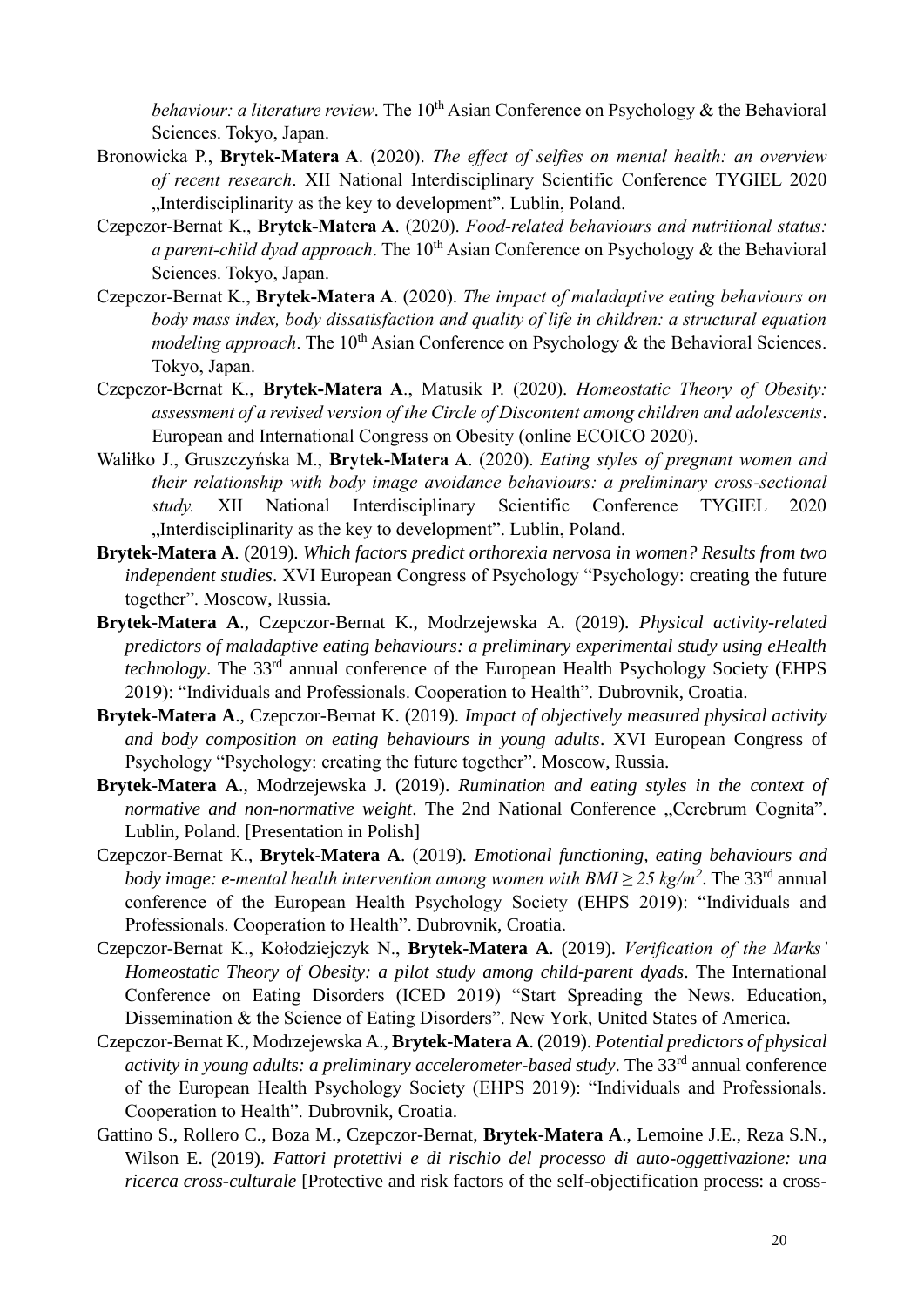cultural research]. XVI Convegno Nazionale della Sezione di Psicologia Sociale dell'Associazione Italiana di Psicologia. Rome, Italy. [Presentation in Italian]

- Mandecka N., Cierpiał M., **Brytek-Matera A**. (2019). *What psychology students know about eating disorders? A pre- and post-test preliminary study on knowledge of eating disorders and eating- and weight-related problems*. The 27<sup>th</sup> International Conference on Eating Disorders. Alpbach, Austria*.*
- Modrzejewska A., **Brytek-Matera A**. (2019). *Interoception, body weight dissatisfaction and avoidance behaviours: are patients with anorexia nervosa different from each other?* The 27th International Conference on Eating Disorders. Alpbach, Austria*.*
- Modrzejewska A., Średnicki J., **Brytek-Matera A**. (2019). *Influence of CPAP treatment on quality of live among women and men with obstructive sleep apnea and concurrent with class-2 obesity*. XII National Conference of the Health Psychology Section of the Polish Psychological Association "In health and illness – trajectories of Quality of Life". Katowice, Poland. [Presentation in Polish]
- Musiał P., Cierpiał M., Czepczor-Bernat K., **Brytek-Matera A**. (2019). *Determinants of body dissatisfaction and depression among individuals with obesity.* V National Conference "Size in the mind". Poznan, Poland. [Presentation in Polish]
- Telega M., **Brytek-Matera A**., Janowski K., Świątek H., Szcześniak M., Barthels F., (2019). *Psychometric properties of the four Polish language versions of the Düsseldorf Orthorexie Scale (DOS-PL)*. The 2<sup>nd</sup> edition of Warsaw Conference "PsychoScience 2019". Warsaw, Poland. [Presentation in Polish]
- **Brytek-Matera A**., Czepczor-Bernat K., Kornacka M. (2018). *Rumination and eating styles in patients with overweight: a preliminary ecological momentary assessment study.*  The International Conference on Eating Disorders (ICED 2018) "Innovation. Expanding our Community & Perspectives". Chicago, United States of America.
- **Brytek-Matera A.**, Czepczor-Bernat K., Jurzak H., Napieralski P., Kornacka M. (2018). *Assessment of repetitive negative thinking and eating behaviours among women and men on vegetarian diets: a mobile technology based Ecological Momentary Assessment study.* The 29<sup>th</sup> International Congress of Applied Psychology (ICAP 2018). Montréal, Canada.
- **Brytek-Matera A.**, Jurzak H., Czepczor-Bernat K., Napieralski P., Kornacka M. (2018). *Do perseverative thinking and extreme focus on healthy eating change after induction of foodrelated pictures in vegetarians? The results of a pilot study.* The 29<sup>th</sup> International Congress of Applied Psychology (ICAP 2018). Montréal, Canada.
- Czepczor-Bernat K., **Brytek-Matera A**. (2018). *The assessment of eating behavior and body image among people with excessive and normal body weight: direct, indirect and buffer effect and model of moderated mediation.* The International Conference on Eating Disorders (ICED 2018) "Innovation. Expanding our Community & Perspectives". Chicago, United States*.*
- Czepczor-Bernat K., **Brytek-Matera A**. (2018). *The REMEBI complex psychological intervention among individuals with excessive body weight: a longitudinal study*. The 29<sup>th</sup> International Congress of Applied Psychology (ICAP 2018). Montréal, Canada.
- Czepczor-Bernat K., Kołodziejczyk N., **Brytek-Matera A**. (2018). *The role of body image experiences in the treatment of overweight and obesity: the REMEBI complex psychological intervention*. The 26th International Conference on Eating Disorders. Alpbach, Austria.
- Kołodziejczyk N., Czepczor-Bernat K., **Brytek-Matera A**. (2018)*. Analysis of relationships between orthorexia features and eating behaviors and body image-related distress in overweight and obese people*. The 25<sup>th</sup> European Congress on Obesity (ECO2018). Wien, Austria.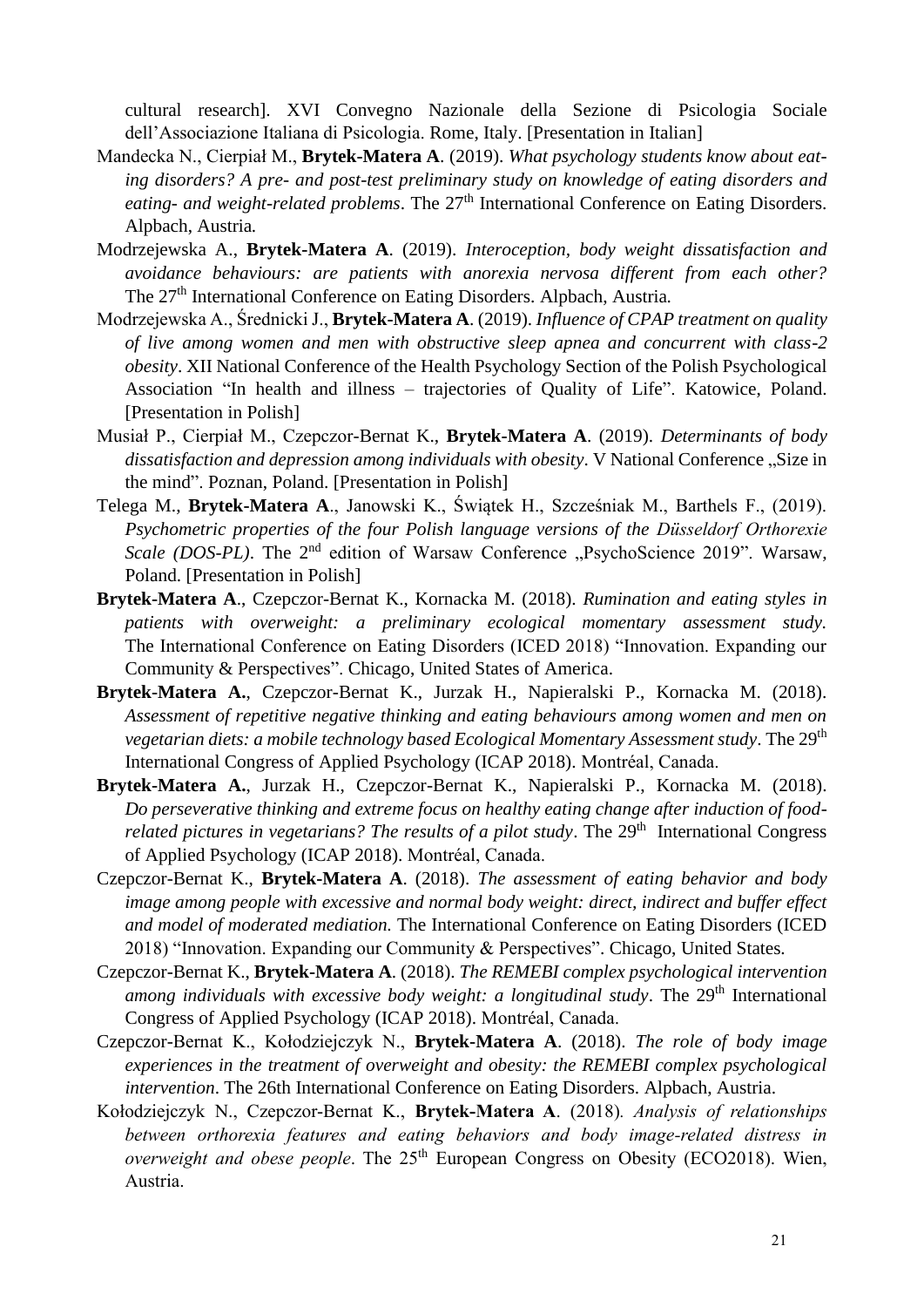- **Brytek-Matera A**. (2017). *Does emotional eating mediate the relationship between body imagerelated distress and orthorexic behaviours in overweight/obese women?* X Congresso Nazionale SISDCA "La Competenza Clinica nella Cura dei Disturbi del Comportamento Alimentare e dell'Obesità". Rome, Italy.
- **Brytek-Matera A**. (2017). *The mediating effect of abnormal eating habits on the relationship between overweight preoccupation and orthorexic behaviours in patients with eating disorders.* The 13th London International Eating Disorders Conference. London, United Kingdom.
- **Brytek-Matera A**. (2017). *Body image and abnormal eating behaviours: the mediating role of emotional eating*. XII National Conference of the Health Psychology Section of the Polish Psychological Association "Health in a changing world - threats and challenges". Poznan, Poland. [Presentation in Polish]
- **Brytek-Matera A**., Barthels F., Bratman S., Cuzzolaro M., Depa J., Dunn T.M., Missbach B., Setnick J., Varga M., Cena H., Segura-Garcia C., Donini L.M. (2017). *The Orthorexia Nervosa Task Force (ON-TF): Objectives and Key Strategies*. X Congresso Nazionale SISDCA "La Competenza Clinica nella Cura dei Disturbi del Comportamento Alimentare e dell'Obesità". Rome, Italy.
- **Brytek-Matera A**., Czepczor K. (2017). *Mediation analysis of the relationship between body image quality of life and negative emotions in a sample of adults with obesity.* The 13<sup>th</sup> London International Eating Disorders Conference. London, United Kingdom.
- **Brytek-Matera A**., Czepczor K. (2017). *Relation among emotional eating, chocolate craving and orthorexic behaviours in underweight, overweight and obese adults: a preliminary study*. The 24<sup>th</sup> European Congress on Obesity (ECO2017). Porto, Portugal
- **Brytek-Matera A.**, Średnicki J. (2017). *Assessment of functional consequences of sleep and quality of life in obstructive sleep apnea patients before and during CPAP treatment*. The 36th Congress of Polish Psychological Association "Psychology for person's and society's health". Gdansk, Poland. [Presentation in Polish]
- Czepczor K., **Brytek-Matera A**. (2017). *Restrained eating, guilt and food and weight preoccupation: analysis of mediation and moderation in a sample of obese, overweight and normal weight adults*. The 24<sup>th</sup> European Congress on Obesity (ECO2017). Porto, Portugal.
- Czepczor-Bernat K., **Brytek-Matera A**. (2017). *Dietary restrictions, food and weight preoccupation and orthorexic behaviours: direct, indirect and buffer effects*. The 36th Congress of Polish Psychological Association "Psychology for person's and society's health". Gdansk, Poland. [Presentation in Polish]
- Kornacka M, Czepczor K., **Brytek-Matera A**. (2017). "When I eat I stop thinking". *Repetitive negative thinking, emotional eating and inhibition in obese patients' everyday life.* The 9<sup>th</sup> International Congress of Cognitive Psychotherapy. Cluj-Napoca, Transylvania, Romania.
- **Brytek-Matera A**., Cena H., Fonte M.L., Donini L.M., Poggiogalle E. (2016). *Co-occurrence of orthorexia nervosa and obsessive-compulsive symptoms, disordered eating patterns and body uneasiness: the mediating role of gender and Body Mass Index. The 31<sup>st</sup> International Congress* of Psychology (ICP2016). Yokohama, Japan.
- **Brytek-Matera A**., Rogoza R., Gramaglia C., Zeppegno P. (2016). *Latent classes and predictors of orthorexic behaviours among eating disorder patients*. The 31<sup>st</sup> International Congress of Psychology (ICP2016). Yokohama, Japan.
- Czepczor K., Kościcka K, **Brytek-Matera A**. (2016). *Attitudes towards body image among nursery school children and their parents*. National Conference on Eating Disorders. Warsaw. Poland. [Presentation in Polish]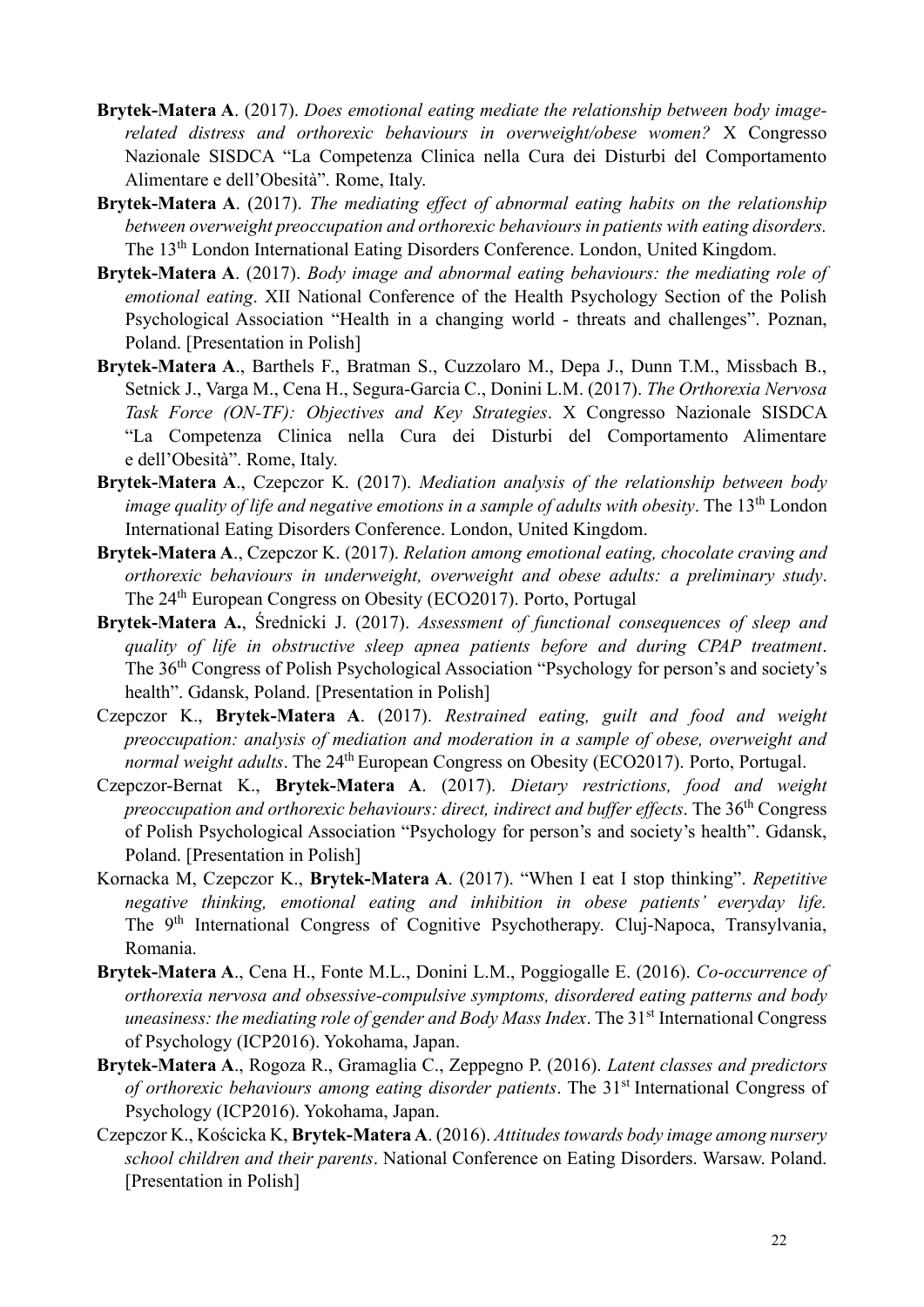- **Brytek-Matera A**., Czepczor K., Kościcka K. (2015). *If I were thin, I would be look like in the magazine! - sociocultural attitudes towards appearance and body dissatisfaction among women and men without eating disorders*. The 23rd International Conference on Eating Disorders. Alpbach, Austria.
- **Brytek-Matera A**. (2015). *Thinness, body size perception and attitudinal body image in outpatients with eating disorders*. The 12<sup>th</sup> International London Eating Disorders Conference. London, United Kingdom.
- **Brytek-Matera A**., Zgrzywa R. (2015). *Assessment of loneliness and eating disordered patients' perception of family relationships: an exploratory study*. The 12<sup>th</sup> International London Eating Disorders Conference. London, United Kingdom*.*
- **Brytek-Matera A**., Rogoza R. (2014). *Psychometric properties of the Multidimensional Body-Self Relations Questionnaire for the Polish population*. The 22nd International Conference on Eating Disorders. Alpbach, Austria.
- Rogoza R., **Brytek-Matera A**. (2014). *The structure of a measure of body image disturbance in adults from Poland*. The 22<sup>nd</sup> International Conference on Eating Disorders. Alpbach, Austria.
- **Brytek-Matera A**. (2014). *Orthorexic behaviours among outpatients with eating disorders.*  The 35th Congress of Polish Psychological Association "Psychology in a changing world". Bydgoszcz, Poland. [Presentation in Polish]
- **Brytek-Matera A**., Bobrska E., Czepczor K., Kościcka K. (2014). *Food, weight-related issues and knowledge about eating disorder psychopathology in late adolescence: a preliminary study*. International Conference: "Food, Children and Youth: What's Eating?" Lisbon, Portugal.
- Czepczor K., Kościcka K., Bobrska E., **Brytek-Matera A**. (2014). *Changing eating habits among Polish children: causes and consequences*. International Conference: "Food, Children and Youth: What's Eating?" Lisbon, Portugal.
- Kościcka K., Czepczor K., Bobrska E., **Brytek-Matera A**. (2014). *FAT talk – negative thoughts and negative body image.* The 1<sup>st</sup> National Conference "Around the body". Poznan, Poland. [Presentation in Polish]
- Kościcka K., Czepczor K., **Brytek-Matera A**. (2014). *Anger expression. Aggressiveness in the body - self-injurious behaviour among women with eating disorders*. The 1st National Conference "Anger. Aggression. Violence. The modern approach to the problem". Katowice, Poland. [Presentation in Polish]
- **Brytek-Matera A**. (2013). *Does orthorexia nervosa behaviour occur in outpatients with eating*  disorders? The 21<sup>st</sup> International Conference on Eating Disorders. Alpbach, Austria.
- **Brytek-Matera A**., Krupa M., Poggiogalle E., Donini L.M. (2013). *Orthorexia nervosa in Poland: a population-based validation study*. The 21<sup>st</sup> International Conference on Eating Disorders. Alpbach, Austria.
- **Brytek-Matera A**. (2013). *Evaluation of physical appearance, body image disturbance and interoceptive awareness among Polish older adolescents and young adults with eating*  disorders. The 16<sup>th</sup> European Conference on Developmental Psychology. Lausanne, Switzerland.
- Dacko M., **Brytek-Matera A**. (2013). *The relationship between attachment styles and personality*  disorders in young adult couples. The 16<sup>th</sup> European Conference on Developmental Psychology. Lausanne, Switzerland.
- **Brytek-Matera A**. (2013). *Body image psychopathology and eating disorders: the association between body weight dissatisfaction, body image avoidance and distorted body experience in outpatients underestimating or overestimating their current body size*. The 11th London International Eating Disorders Conference. London, United Kingdom.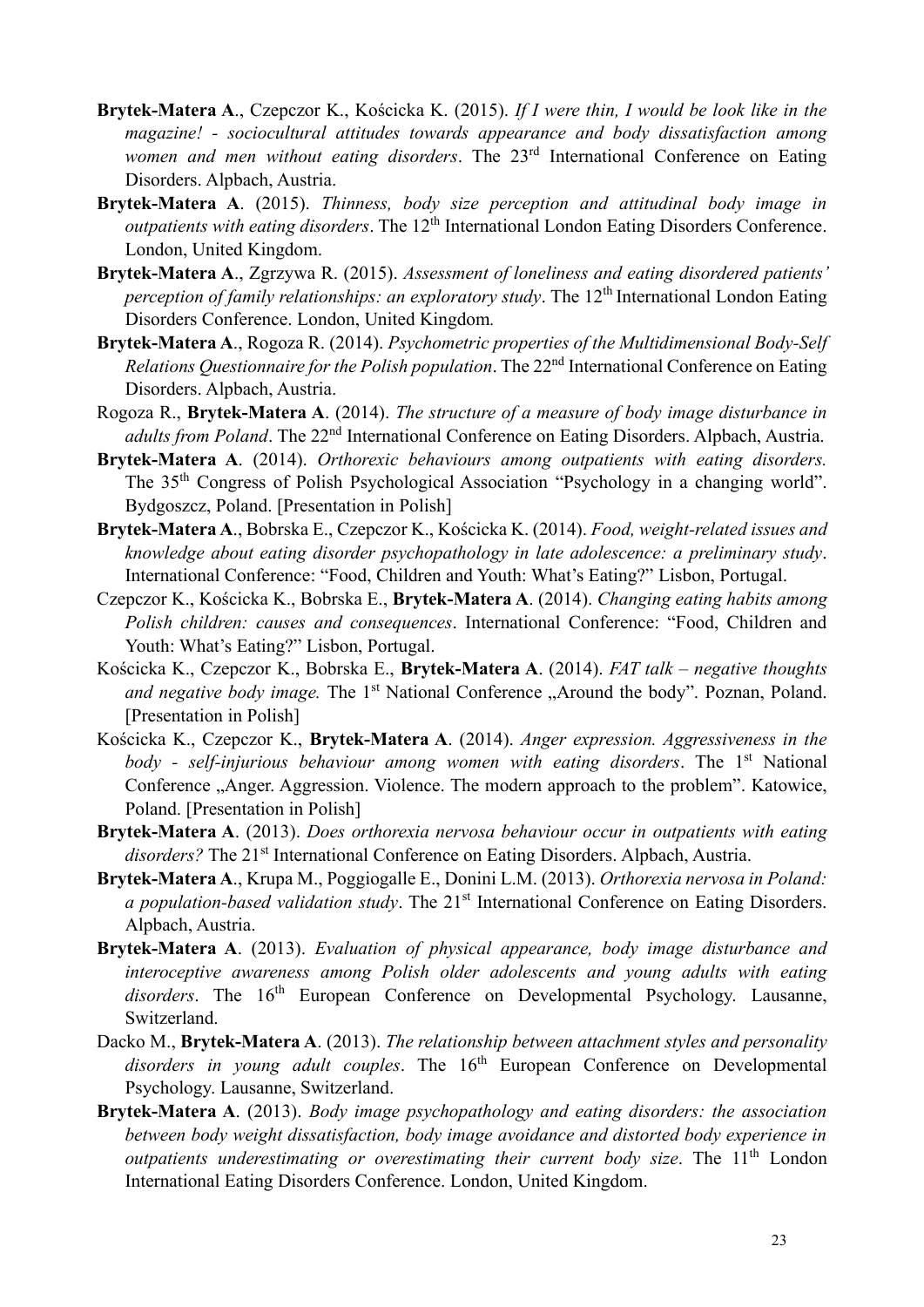- **Brytek-Matera A**. (2013). *The influence of the psychoeducational approach on non-clinical women's and men's knowledge about the risks and maintaining factors of eating disorders: a Polish pilot study*. The 11<sup>th</sup> London International Eating Disorders Conference. London, United Kingdom.
- **Brytek-Matera A.** (2013). *Anorexia nervosa in school - primary prevention program*. International Conference "Mental health in children and adolescents". Bytom, Poland. [Presentation in Polish]
- **Brytek-Matera A**. (2013). *Psychological predictors of body image dissatisfaction in women having body-image cognitive distortions*. The 1<sup>st</sup> National Conference "Risk behaviours prevention, diagnosis, treatment". Katowice, Poland. [Presentation in Polish]
- Kościcka K., Bobrska E., Czepczor K., **Brytek-Matera A**. (2013). *Nutritional problems in Polish children - a growing epidemic of overweight and obesity*. The 1st National Conference "Sick children in the modern world". Katowice, Poland. The 1<sup>st</sup> Place Best Poster Presentation. [Presentation in Polish]
- **Brytek-Matera A**. (2012). *Interoceptive awareness, body size estimation and emotional eating among women with anorexia and bulimia nervosa*. The 20<sup>th</sup> International Conference on Eating Disorders. Alpbach, Austria.
- **Brytek-Matera A**. (2012). *Psychological characteristics in adolescent male with anorexia nervosa: a series of two outpatients*. The 20<sup>th</sup> International Conference on Eating Disorders. Alpbach, Austria.
- **Brytek-Matera A**. (2011). *How does corporeality threaten the structure of the self? Evaluation of self-image among women with eating disorders in early adulthood*. The VI National Conference: "Crisis: a challenge for individuals and societies". Katowice, Poland. [Presentation in Polish]
- **Brytek-Matera A**. (2011). *Body image self-discrepancy and attitude towards one's body in patients*  with anorexia and bulimia nervosa. The 19<sup>th</sup> International Conference on Eating Disorders. Alpbach, Austria.
- **Brytek-Matera A**. (2011). *The role of perfectionism in eating disorders and its connection with body image and self-esteem*. The 19<sup>th</sup> International Conference on Eating Disorders. Alpbach, Austria.
- **Brytek-Matera A**. (2011). *Assesment of stress-coping behaviours in Polish patients with eating*  disorders. The 10<sup>th</sup> London International Eating Disorders Conference. London, United Kingdom.
- **Brytek-Matera A**. (2011). *Influence of stress coping style on distorted body experience in women*  diagnosed with anorexia nervosa. The 10<sup>th</sup> London International Eating Disorders Conference. London, United Kingdom.
- **Brytek-Matera A**. (2009). *La représentation d'image de soi chez les personnes souffrant de troubles alimentaires - l'insatisfaction à l'égard du corps*. International Conference, Fourth Statistical Days at the University of Luxembourg. Luxemburg, Luxemburg.
- Schiltz L., **Brytek-Matera A**., Maugendre M. (2009). *L'influence de la musique sur l'expression picturale d'adolescentes. Une étude comparative entre différents styles de musique*. International Conference, Fourth Statistical Days at the University of Luxembourg. Luxemburg, Luxemburg.
- **Brytek-Matera A**. (2008). *Negation of feminine sexuality and eating disorders*. National Congress of Polish Therapeutic Association: "Human sexuality in health and sickness". Poznan, Poland. [Presentation in Polish]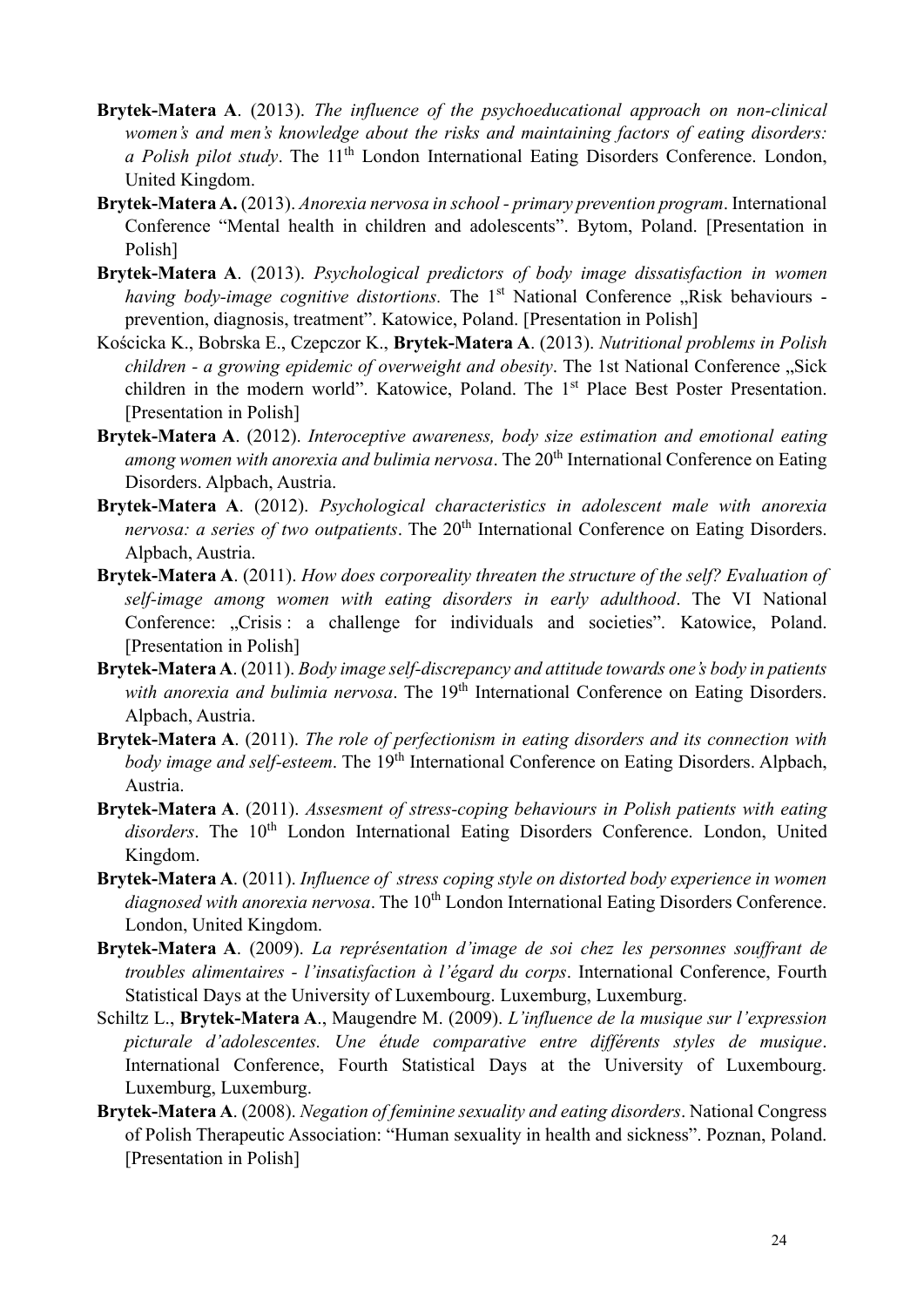- **Brytek-Matera A**., Spitz E., Bak-Sosnowska M., Kocelak P., Zahorska-Markiewicz B. (2008). *Mood and anxiety symptoms and personal life goals among obese women: a cross-cultural study*. The 1<sup>st</sup> Central European Congress on Obesity: "From Nutrition to Metabolic Syndrome". Karlovy Vary, Czech Republic
- Bak-Sosnowska M., Zak-Golab A., **Brytek-Matera A**., Kocelak P., Holecki M., Zahorska-Markiewicz B. (2008). *Relationship between body weight, age, body image and disorders*  associated with eating behaviours in women with overweight. The 1<sup>st</sup> Central European Congress on Obesity: "From Nutrition to Metabolic Syndrome". Karlovy Vary, Czech Republic
- Zak-Golab A., Zahorska-Markiewicz B., Bulinski A., Cybulska D., Bak-Sosnowska M., Tomalski R., Kocelak P., Holecki M., **Brytek-Matera A**. (2008). *The connection between binge eating, alexithymia and body image perception in obese women*. The 1st Central European Congress on Obesity: "From Nutrition to Metabolic Syndrome". Karlovy Vary, Czech Republic
- **Brytek-Matera A**. (2008). *"Obese" self in anorexia nervosa patients - drive for thinness*. The XXXIII Congress of Polish Psychological Association: "Live worthily...". Poznan, Poland. [Presentation in Polish]
- **Brytek-Matera A**. (2008). *The role of self-discrepancy in eating disordered women's body image*. The XXIX International Congress of Psychology. Berlin, Germany.
- **Brytek-Matera A**. (2008). *Subjective body experience and attitude toward one's body in patients with eating disorder*. The XXIX International Congress of Psychology. Berlin, Germany.
- Brytek-Matera A. (2008). *Body image in adolescence*. The 2<sup>nd</sup> Euroregional Conference: "Adolescence. Chances and threats. Dabrowa Gornicza, Poland. [Presentation in Polish]
- **Brytek-Matera A**. (2007). *Female body image in the context of eating disorders*. The 4<sup>th</sup> International Congress of Psychology: "Crises, catastrophes, disasters in the perspective of contemporary civilization". Ustron, Poland. [Presentation in Polish]
- **Brytek-Matera A**., Izydorczyk B. (2007). *Experience of emotional crisis by patients with eating*  disorders. The 4<sup>th</sup> International Congress of Psychology: "Crises, catastrophes, disasters in the perspective of contemporary civilization". Ustron, Poland. [Presentation in Polish]
- **Brytek A**. (2007). *Body dissatisfaction among anorexic and bulimic patients*. The 10<sup>th</sup> European Congress of Psychology: "Mapping of psychological knowledge for society". Prague, Czech Republic.
- **Brytek A**., Spitz E. (2007). A cross-cultural study of the relationship between depression, anxiety symptoms and anorexia nervosa. The 10<sup>th</sup> European Congress of Psychology: "Mapping of psychological knowledge for society". Prague, Czech Republic.
- **Brytek A**. (2007). *Profil de risque des troubles du comportement alimentaire et de l'obésité dans deux pays européens : la Pologne et la France*. International Conference, the Third Statistical days at the University of Luxembourg: "Stratégies de recherche pour groupes restreints et données de niveau non métrique". Luxembourg, Luxembourg.
- **Brytek A**., Schiltz L. (2007). *Étude comparée multidimensionnelle de personnes présentant des troubles des conduites alimentaires*. International Conference, the Third Statistical days at the University of Luxembourg: "Stratégies de recherche pour groupes restreints et données de niveau non métrique". Luxembourg, Luxembourg.
- **Brytek A**., Spitz E. (2007). *Le rôle de la minceur chez les patientes présentant des troubles alimentaires*. Le 4 ème Congrès International de Psychologie de la Santé de Langue Française: Psychologie, santé et ouverture". Toulouse, France.
- **Brytek A**. (2007). *Body image dissatisfaction in anorexia and bulimia nervosa*. International Congress of Psychology: "A contemporary man's quality of life. The values of western civilization: possibilities and limits of development". Opole, Poland. [Presentation in Polish]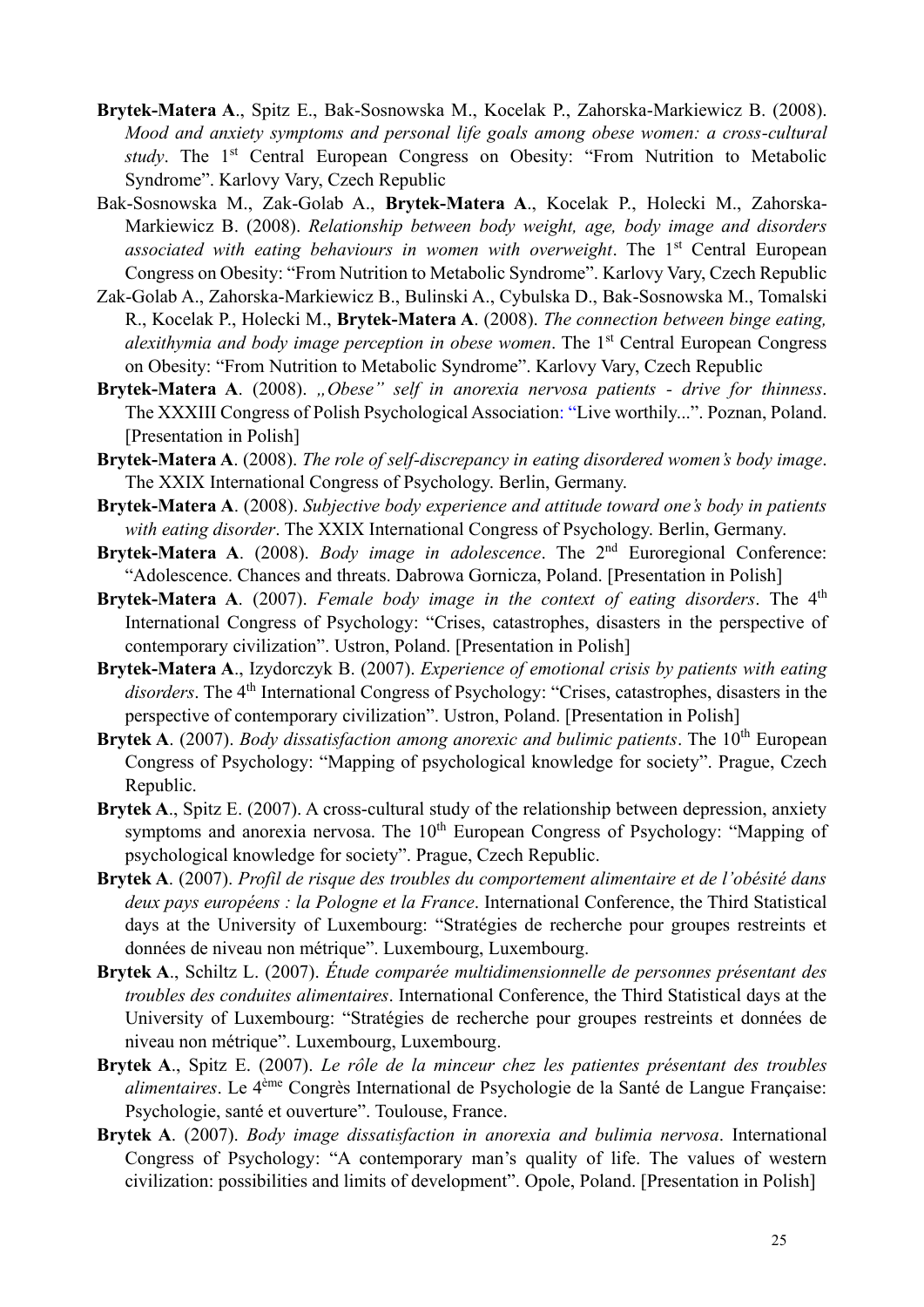- **Brytek A**. (2007). *Stress in bulimia nervosa – problem-focused coping or avoidance coping ?* International Congress of Psychology: "A contemporary man's quality of life. The values of western civilization: possibilities and limits of development". Opole, Poland. [Presentation in Polish]
- Hess A., **Brytek A**. (2007). *Personal goals presentation in patients with the diagnosis of anorexia nervosa*. International Congress of Psychology: "A contemporary man's quality of life. The values of western civilization: possibilities and limits of development". Opole, Poland. [Presentation in Polish]
- **Brytek A**. (2006). *Threat to life? Mechanism of the vicious circle of bulimia nervosa*. The 3rd International Scientific Conference: "Crises, catastrophes, disasters in the view of the escalation of threats". Ustron, Poland. [Presentation in Polish]
- **Brytek A**, Izydorczyk B. (2006). *Experience of emotional crisis by patients with eating disorders*. The 3rd International Scientific Conference: "Crises, catastrophes, disasters in the view of the escalation of threats". Ustron, Poland. [Presentation in Polish]
- **Brytek A.** (2006). *Coping strategies and locus of control in Polish and French students*. The 20<sup>th</sup> Annual Conference of the European Heath Psychology Society: "Social change and new challenges for health psychology". Warsaw, Poland.
- **Brytek A**. (2006). *Coping strategies, self-esteem and anger in French patients with anorexia nervosa*. The 20<sup>th</sup> Annual Conference of the European Heath Psychology Society: "Social change and new challenges for health psychology". Warsaw, Poland.
- **Brytek A**. (2006). *Expression of anger and coping strategies in bulimia nervosa. A comparative study among Polish and French population*. The XV Colloque of Psychology: "Psychology in the face of the present day's dilemmas". Cieszyn, Poland. [Presentation in Polish]
- **Brytek A**., Spitz, E., Vaillant, M. (2005). *Threat to mental and public health: obesity epidemic*. *The problem of obesity in Europe*. International Scientific Conference: "Between health and illness. Social and psychological contexts". Zakopane, Poland. [Presentation in Polish]
- **Brytek A**. (2005). *The phenomenon of mobbing made a reference to an individual's mental health*. International Scientific Conference: "Between health and illness. Social and psychological contexts". Zakopane, Poland. [Presentation in Polish]
- **Brytek A**., Spitz E., Vaillant M. (2005). *Stratégies de coping et estime de soi chez les personnes obèses*. Le 3 ème Congrès International de Psychologie de la Santé de Langue Française: "Psychologie, santé et société". Aix-en-Provence, France.
- **Brytek A**. (2004). *Mobbing*: *la violence mentale dans l'environnement de travail*. Congrès International: "Hommes & organisations: la santé au cœur des enjeux de l'entreprise". Nancy, Metz, France; Mondorf-les-Bains, Luxembourg.
- **Brytek A**. (2004). *Influence of psychosocial factors on bulimia nervosa and a social support*. The 2nd Cracow Eating Disorders' Conference: "Around treat of anorexia and bulimia nervosa. Theories, methods, techniques". Cracow, Poland. [Presentation in Polish]
- **Brytek A**., Serein A-L., Spitz E. (2003). *Evaluation des troubles affectifs chez le patient obèse*. Le 2<sup>ème</sup> Congrès International de Psychologie de la Santé de Langue Française: "Théories et modes d'interventions". Metz, France.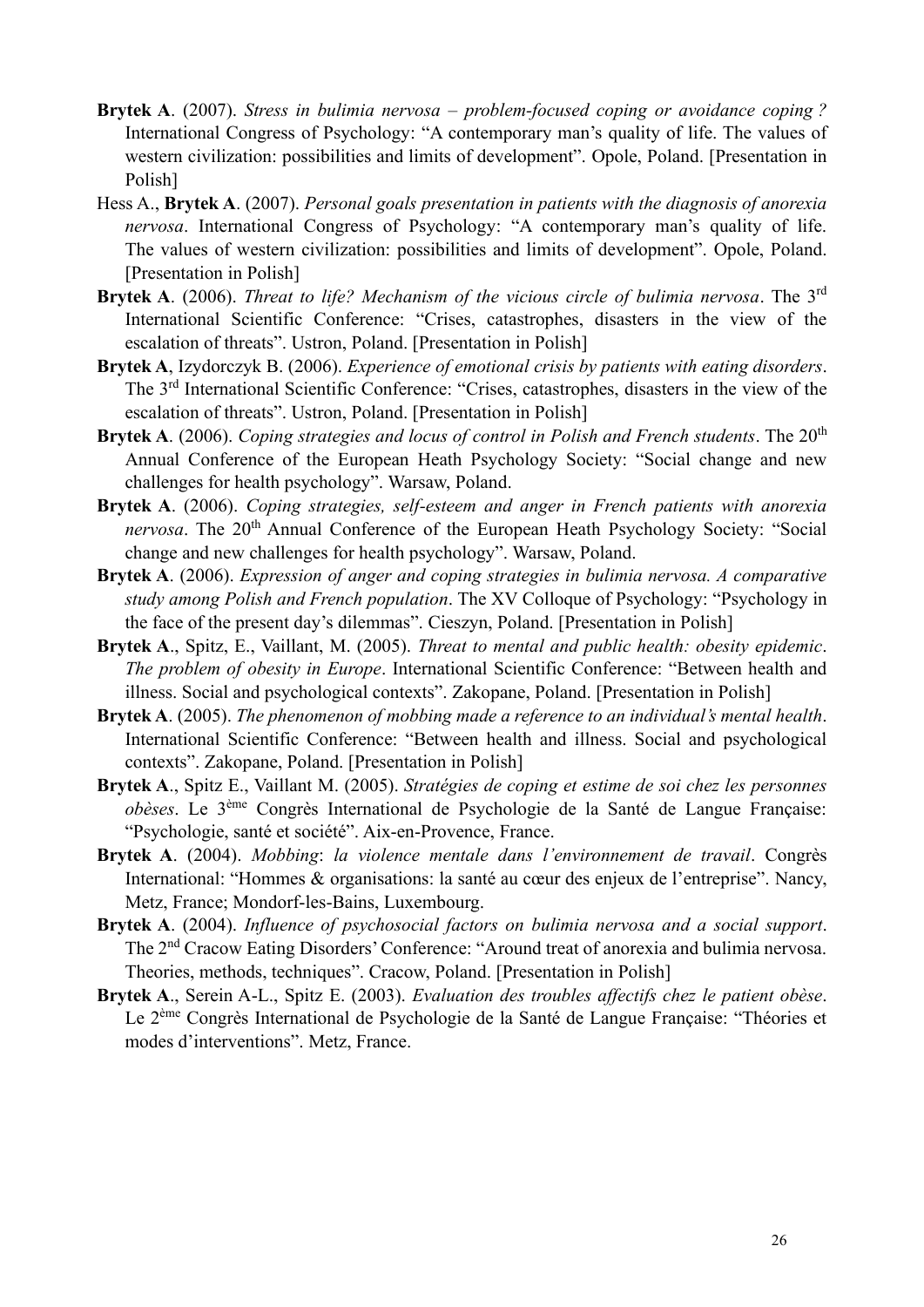#### **INVITED LECTURES IN POLISH**

- **Brytek-Matera A**. (2021). *Emotional eating, eating disorders and mood disorders in the age of COVID-19*. Jubilee Congress of the Polish Association for the Study of Obesity "Obesitology: yesterday, today and tomorrow" (Virtual Congress). Lecture given at the invitation of the Polish Association for the Study of Obesity.
- **Brytek-Matera A**. (2021). *Disordered eating patterns: when food ceases to fulfill its primary function*. The 3rd Nutrition Awareness Days. Lecture given at the invitation of the Faculty of Food Science at the University of Warmia and Mazury in Olsztyn, Poland.
- **Brytek-Matera A**. (2019). *Holistic approach to excess body weight*. National Conference "How to head up physical activity and healthy eating in companies? Practical conclusions from a nationwide survey". Lecture given at the invitation of the National Centre of Workplace Health Promotion, Lodz, Poland.
- **Brytek-Matera A**. (2018). *Childhood obesity and its psychological consequences*. The 2<sup>nd</sup> National Conference "Childhood obesity – from cause to consequence. In search of the effective therapeutic methods". Lecture given at the invitation of the Medical University of Silesia, Katowice, Poland.
- **Brytek-Matera A**. (2017). *Orthorexia nervosa: clinical features, nosological dilemmas and diagnosis*. National Conference "Psychodietetics - understanding nutrition". Lecture given at the invitation of the Silesian Health Center, Katowice, Poland.
- **Brytek-Matera A**. (2016). *Working with a patient with abnormal eating behaviours: psychological interventions.* National Conference "Psychodietetics - understanding nutrition". Lecture given at the invitation of the Silesian Health Center, Katowice, Poland.
- **Brytek-Matera A**. (2016). *Psychological aspect of nonnormative eating behaviours*. The  $5<sup>th</sup>$  Regional Scientific Conference "Psychology and Medicine" – "Eating disorder: from prevention to surgery" Lecture given at the invitation of Psychological and Pedagogical Outpatient Clinic in Zabrze, Poland.
- **Brytek-Matera A**. (2014). *Body image in the context of health and disease*. The 1<sup>st</sup> National Conference "Around the body". Lecture given at the invitation of Adam Mickiewicz University of Poznan, Poland.
- **Brytek-Matera A**. (2012). *Child and illness – psychosocial aspects of obesity*. ,,Diabetes among children and adolescents : a still underestimated problem". Lecture given at the invitation of the Tarnowskie Gory Association to Support of Non-Governmental Initiatives, Poland.
- **Brytek-Matera A**. (2012). *How we can motivate patients to diet? Psychological intervention among people with obesity.* The 2<sup>nd</sup> National Conference "Congressus Dietetica". Lecture given at the invitation of the Polish Association of Dietitians, Lodz, Poland.
- **Brytek-Matera A**. (2012). *Nemo liber est, qui corpori servit. Embodied Self in women with eating disorders*. National Conference "Face to face with corporeality". Lecture given at the invitation of the Students Association from the Faculty of Psychology at the University Maria Curie-Skłodowska in Lublin, Poland.

#### **INVITED LECTURE IN FRENCH**

**Brytek-Matera A**. (2013). *Le corps perdu? La prise en charge auprès des patients ayant une image corporelle déformée*. Symposium international "De l'intervention préventive à l'intervention thérapeutique des troubles du comportement alimentaire: un portrait concret au Québec et en Europe". Lecture given at the invitation of the University of Québec at Trois-Rivières, Canada*.*